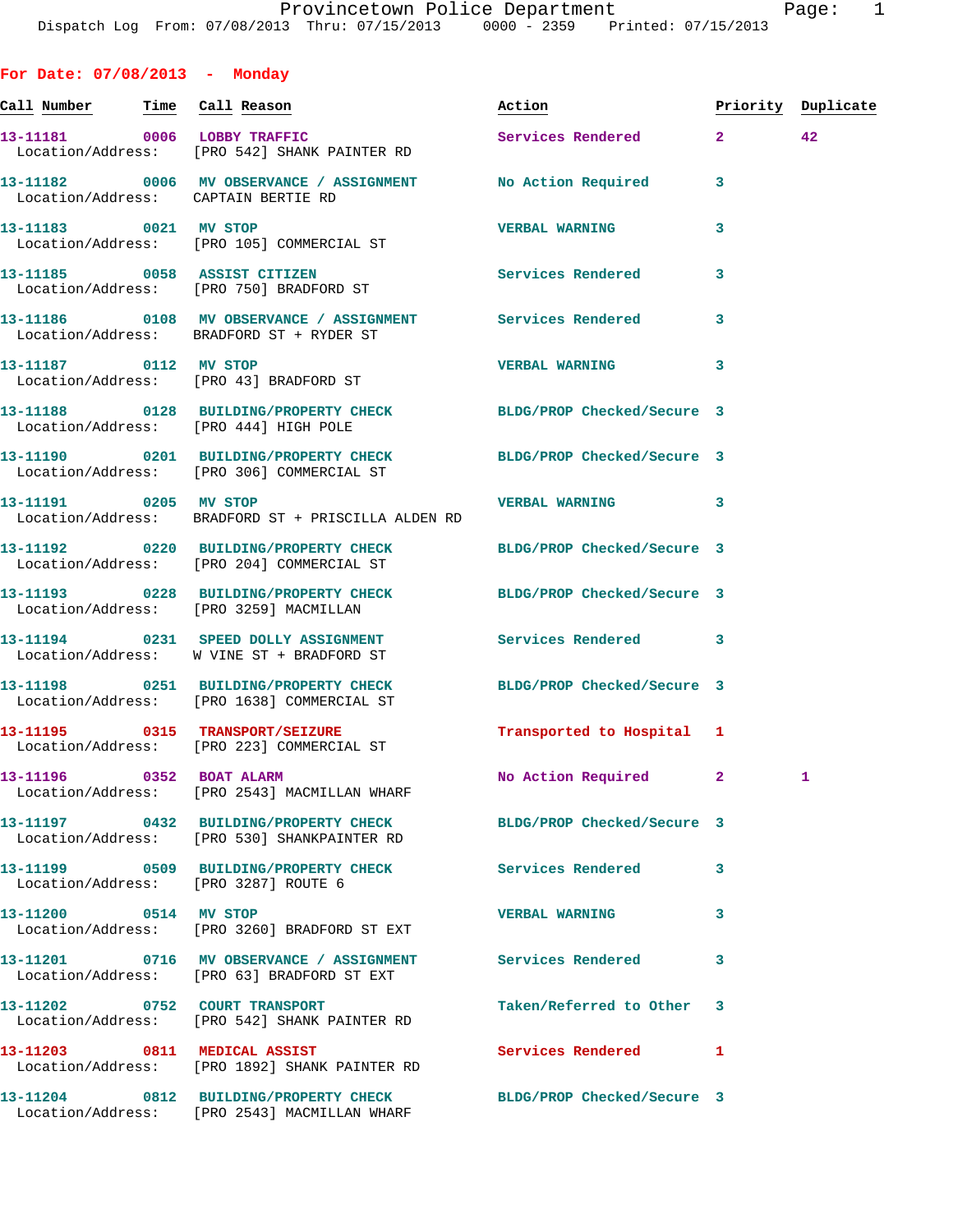|                                                             | Provincetown Police Department<br>Dispatch Log From: 07/08/2013 Thru: 07/15/2013 0000 - 2359 Printed: 07/15/2013 |                            |                | Pag          |
|-------------------------------------------------------------|------------------------------------------------------------------------------------------------------------------|----------------------------|----------------|--------------|
|                                                             | 13-11205 0829 BUILDING/PROPERTY CHECK BLDG/PROP Checked/Secure 3<br>Location/Address: [PRO 2206] COMMERCIAL ST   |                            |                |              |
|                                                             | 13-11206 0844 PARK, WALK & TALK 3 Services Rendered<br>Location/Address: [PRO 516] RACE POINT RD                 |                            | $\overline{2}$ |              |
|                                                             | 13-11207 0847 ANIMAL ABUSE<br>Location/Address: [PRO 542] SHANK PAINTER RD                                       | FOLLOW UP                  | $\overline{a}$ |              |
|                                                             | 13-11208 0904 TTY TEST CALL<br>Location/Address: [PRO 542] SHANK PAINTER RD                                      | <b>Services Rendered</b>   | 3              |              |
|                                                             | 13-11209 0938 HOSPITAL TRANSPORT<br>Location/Address: [PRO 440] HARRY KEMP WAY                                   | Transported to Hospital    | $\mathbf{1}$   |              |
|                                                             | 13-11210 0940 TRAFFIC CONTROL<br>Location/Address: [PRO 1633] COMMERCIAL ST                                      | Services Rendered          | 3              |              |
|                                                             | 13-11211 0951 TRAFFIC CONTROL<br>Location/Address: [PRO 147] COMMERCIAL ST                                       | Services Rendered          | 3              |              |
|                                                             | 13-11212 1051 911 MISDIAL<br>Location/Address: [PRO 72] PROVINCELANDS RD                                         | Unfounded                  | 1              |              |
| Location/Address: AUNT SUKEYS WAY                           | 13-11213 1053 DOG LOCKED IN M/V Services Rendered                                                                |                            | $\overline{2}$ |              |
|                                                             | 13-11214 1103 MV OBSERVANCE / ASSIGNMENT Citation/Warning Issued<br>Location/Address: BRADFORD ST + HOWLAND ST   |                            | 3              |              |
|                                                             | 13-11215 1106 TOWS/STREET SWEEP<br>Location/Address: [PRO 836] COMMERCIAL ST                                     | Vehicle Towed              | $\mathbf{2}$   | $\mathbf{2}$ |
|                                                             | 13-11216 1114 MV STOP<br>Location/Address: [PRO 57] BRADFORD ST                                                  | <b>VERBAL WARNING</b>      | 3              |              |
|                                                             | 13-11217 1114 STOLEN GOODS<br>Location/Address: [PRO 3771] COMMERCIAL ST                                         | Services Rendered          | $\overline{a}$ |              |
|                                                             | 13-11218 1128 LOST CAMERA<br>Location/Address: [PRO 542] SHANK PAINTER RD                                        | Services Rendered          | 3              |              |
|                                                             | 13-11219 1150 COMPLAINT/TOW<br>Location/Address: [PRO 588] SHANK PAINTER RD                                      | <b>Services Rendered</b>   |                |              |
|                                                             | 13-11220 1209 PRIVATE PARKING<br>Location/Address: [PRO 3069] BRADFORD ST                                        | No Action Required         | 3              |              |
| 13-11221 1217 911 HANG-UP<br>Location/Address: RYDER ST EXT |                                                                                                                  | <b>Services Rendered</b>   | 1              |              |
|                                                             | 13-11222 1244 BUILDING/PROPERTY CHECK<br>Location/Address: [PRO 2500] COMMERCIAL ST                              | BLDG/PROP Checked/Secure 3 |                |              |
| 13-11223 1303 FLIGHT COVERAGE                               | Location/Address: [PRO 516] RACE POINT RD                                                                        | Services Rendered          | $\mathbf{2}$   |              |
|                                                             | 13-11224 1305 SEAL ON BEACH<br>Location/Address: [PRO 3259] MACMILLAN WHARF                                      | No Action Required         | $\mathbf{2}$   |              |
| 13-11225 1321 SUSPICOUS MV                                  | Location/Address: [PRO 3430] COMMERCIAL ST                                                                       | Unfounded                  | $\mathbf{2}$   |              |
|                                                             | 13-11226 1340 FOUND KEYS/EIFFEL<br>Location/Address: [PRO 3609] COMMERCIAL ST                                    | <b>Services Rendered</b>   | 3              |              |
| Location/Address: [PRO 2513] ROUTE 6                        | 13-11227 1401 VERBAL/FAIL TO USE CARE                                                                            | <b>VERBAL WARNING</b>      | 3              |              |
| 13-11228 1407 FLIGHT                                        |                                                                                                                  | Services Rendered          | 2 <sup>1</sup> |              |

Location/Address: [PRO 516] RACE POINT RD

Page: 2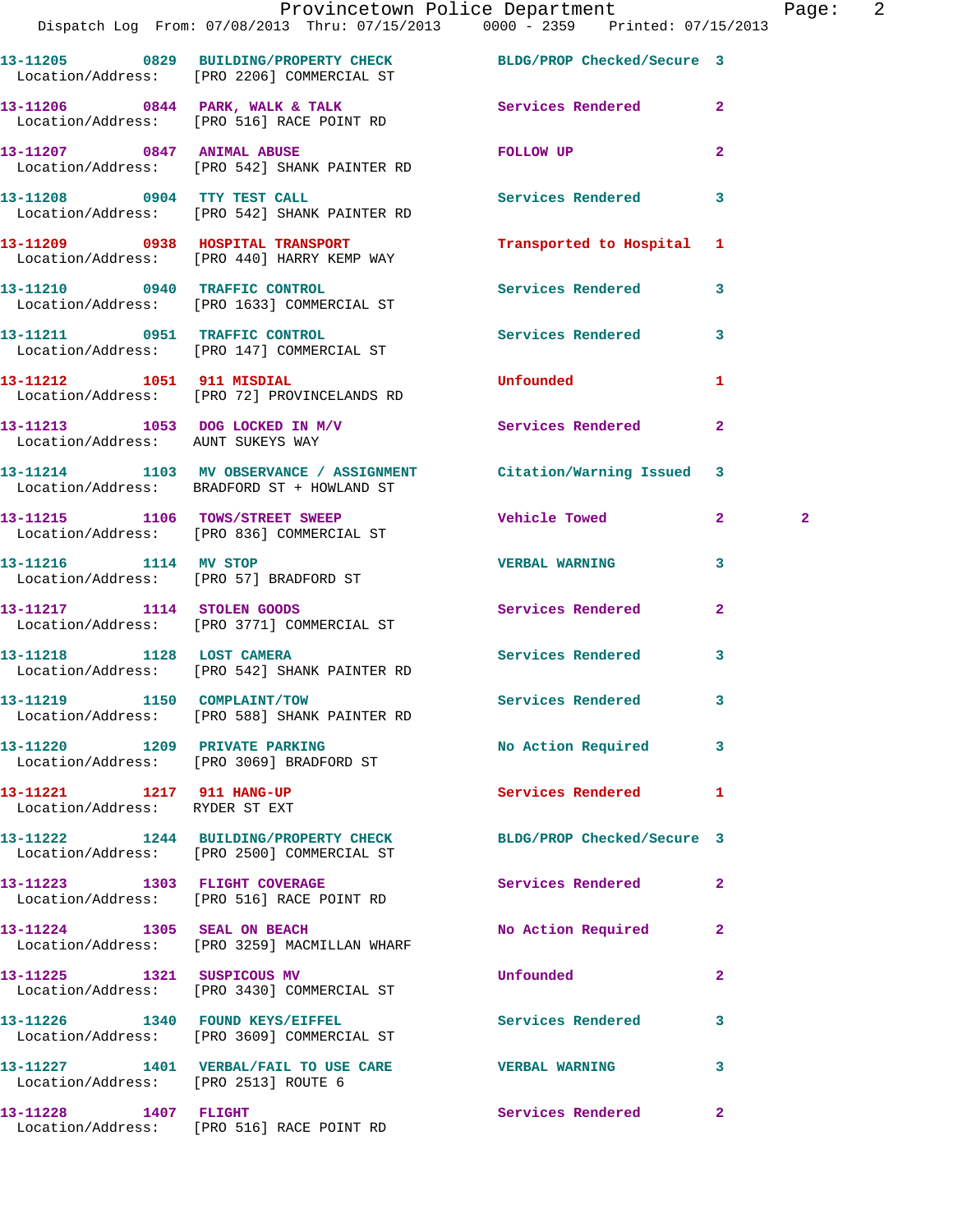Dispatch Log From: 07/08/2013 Thru: 07/15/2013 0000 - 2359 Printed: 07/15/2013

|                                 | 13-11229 1430 911 HANG UP<br>Location/Address: [PRO 63] BRADFORD ST EXT                                          | SPOKEN TO                  | 1                 |
|---------------------------------|------------------------------------------------------------------------------------------------------------------|----------------------------|-------------------|
|                                 | 13-11230 1438 TRAFFIC/BOAT<br>Location/Address: MONTELLO ST + COMMERCIAL ST                                      | Services Rendered          | 3                 |
|                                 | 13-11231 1506 MV VS PEDESTRIAN<br>Location/Address: [PRO 3721] ALDEN ST<br>Refer To Accident: 13-37-AC           | Investigated               | $\mathbf{2}$      |
|                                 | 13-11232 1534 MV COMPLAINT<br>Location/Address: [PRO 1957] COMMERCIAL ST                                         | <b>GONE ON ARRIVAL</b>     | 2                 |
| 13-11233 1535 MV STOP           | Location/Address: COMMERCIAL ST + KENDALL LN                                                                     | <b>VERBAL WARNING</b>      | 3                 |
|                                 | 13-11234 1606 BUILDING/PROPERTY CHECK<br>Location/Address: [PRO 2898] JEROME SMITH RD                            | Services Rendered          | 3                 |
|                                 | 13-11235 1617 PARKING COMPLAINT / GENERAL Vehicle Towed<br>Location/Address: [PRO 716] BRADFORD ST               |                            | 3                 |
|                                 | 13-11236 1626 BUILDING/PROPERTY CHECK<br>Location/Address: [PRO 3317] CEMETERY RD                                | BLDG/PROP Checked/Secure 3 |                   |
|                                 | 13-11237 1644 LOST WALLET<br>Location/Address: [PRO 542] SHANK PAINTER RD                                        | Services Rendered          | 3                 |
| 13-11238  1646  COMPLAINT       | Location/Address: [PRO 1872] COMMERCIAL ST                                                                       | Services Rendered          | $\mathbf{3}$<br>1 |
|                                 | 13-11239 1744 BUILDING/PROPERTY CHECK<br>Location/Address: [PRO 488] MAYFLOWER ST                                | BLDG/PROP Checked/Secure 3 |                   |
| Location/Address: RACE POINT RD | 13-11240 1810 PARKING COMPLAINT / GENERAL Citation/Warning Issued 3                                              |                            |                   |
|                                 | 13-11241 1838 PROPERTY DAMAGE<br>Location/Address: [PRO 1470] CONWELL ST                                         | Services Rendered          | 3                 |
|                                 | 13-11242 1852 MV OBSERVANCE / ASSIGNMENT<br>Location/Address: ALLERTON ST + BRADFORD ST                          | Services Rendered          | 3                 |
|                                 | 13-11243 1852 BUILDING/PROPERTY CHECK BLDG/PROP Checked/Secure 3<br>Location/Address: [PRO 2898] JEROME SMITH RD |                            |                   |
| 13-11244 1915 MV STOP           | Location/Address: [PRO 2818] CONWELL ST                                                                          | <b>VERBAL WARNING</b>      | 3                 |
|                                 | 13-11245 1953 PARKING COMPLAINT / GENERAL Vehicle Towed<br>Location/Address: [PRO 2203] COMMERCIAL ST            |                            | 3                 |
|                                 | 13-11246 2019 LOST WEDDING BAND<br>Location/Address: [PRO 105] COMMERCIAL ST                                     | Services Rendered          | 3                 |
|                                 | 13-11247 2023 FOUND WALLET/RETURNED<br>Location/Address: W VINE ST + BRADFORD ST                                 | <b>Services Rendered</b>   | 3                 |
|                                 | 13-11248 2102 SPEED DOLLY ASSIGNMENT<br>Location/Address: [PRO 542] SHANK PAINTER RD                             | Services Rendered          | 3                 |
|                                 | 13-11249 2106 NOISE COMPLAINT<br>Location/Address: [PRO 560] TREMONT ST                                          | <b>GONE ON ARRIVAL</b>     | 3                 |
| 13-11250 2107 BARKING DOG       | Location/Address: [PRO 1139] WATSONS CT                                                                          | Services Rendered          | 2                 |
|                                 | 13-11251 2124 BUILDING/PROPERTY CHECK BLDG/PROP Checked/Secure 3<br>Location/Address: [PRO 16] BRADFORD ST       |                            |                   |
|                                 |                                                                                                                  |                            |                   |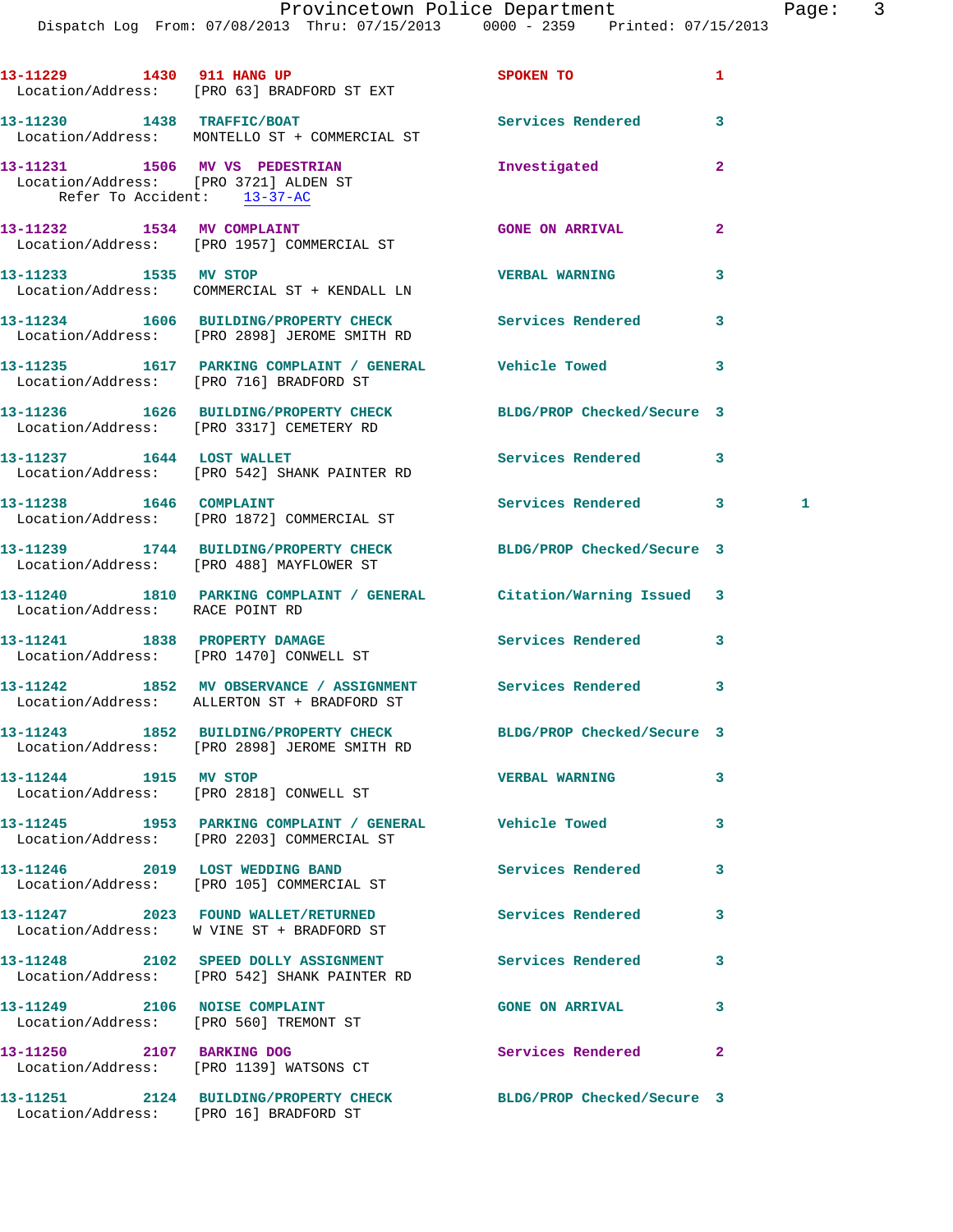|                                                          | Dispatch Log From: 07/08/2013 Thru: 07/15/2013 0000 - 2359 Printed: 07/15/2013                                   | Provincetown Police Department Page: 4 |              |    |  |
|----------------------------------------------------------|------------------------------------------------------------------------------------------------------------------|----------------------------------------|--------------|----|--|
|                                                          | 13-11253 2321 BUILDING/PROPERTY CHECK BLDG/PROP Checked/Secure 3<br>Location/Address: [PRO 440] HARRY KEMP WAY   |                                        |              |    |  |
|                                                          | 13-11254 2350 BUILDING/PROPERTY CHECK BLDG/PROP Checked/Secure 3<br>Location/Address: [PRO 530] SHANKPAINTER RD  |                                        |              |    |  |
| For Date: $07/09/2013$ - Tuesday                         |                                                                                                                  |                                        |              |    |  |
|                                                          | 13-11255 0000 MV STOP<br>Location/Address: [PRO 731] BRADFORD ST                                                 | Citation/Warning Issued 3              |              |    |  |
|                                                          | 13-11257 0013 MV STOP 0013 WESTON VERBAL WARNING 3<br>Location/Address: [PRO 574] WINSLOW ST + COMMERCIAL ST     |                                        |              |    |  |
|                                                          | 13-11258 0021 ASSIST AGENCY / MUTUAL AID Services Rendered 3<br>Location/Address: [PRO 2977] COMMERCIAL ST       |                                        |              |    |  |
|                                                          | 13-11259 0036 MV OBSERVANCE / ASSIGNMENT Services Rendered 3<br>Location/Address: BRADFORD ST + HOWLAND ST       |                                        |              |    |  |
|                                                          | 13-11260 0056 BUILDING/PROPERTY CHECK BLDG/PROP Checked/Secure 3<br>Location/Address: [PRO 182] COMMERCIAL ST    |                                        |              |    |  |
|                                                          | 13-11261 0059 PARK, WALK & TALK<br>Location: [PRO 3431] LOPES SQUARE                                             | Services Rendered 2                    |              |    |  |
|                                                          | 13-11263 0146 BUILDING/PROPERTY CHECK BLDG/PROP Checked/Secure 3<br>Location/Address: [PRO 306] COMMERCIAL ST    |                                        |              |    |  |
|                                                          | 13-11264 0218 LOBBY TRAFFIC<br>Location/Address: [PRO 542] SHANK PAINTER RD                                      | Services Rendered 2                    |              | 39 |  |
|                                                          | 13-11265 0308 BUILDING/PROPERTY CHECK BLDG/PROP Checked/Secure 3<br>Location/Address: [PRO 444] HIGH POLE HILL   |                                        |              |    |  |
|                                                          | 13-11266 0326 BUILDING/PROPERTY CHECK BLDG/PROP Checked/Secure 3<br>Location/Address: [PRO 440] HARRY KEMP WAY   |                                        |              |    |  |
| Location/Address: [PRO 3287] ROUTE 6                     | 13-11267 0510 BUILDING/PROPERTY CHECK BLDG/PROP Checked/Secure 3                                                 |                                        |              |    |  |
| 13-11268 0541 STAFF IN SCHOOL                            |                                                                                                                  | Services Rendered 3                    |              |    |  |
| Location/Address: [PRO 2518] ROUTE 6                     | 13-11269 0542 MV OBSERVANCE / ASSIGNMENT Services Rendered 3                                                     |                                        |              |    |  |
|                                                          | 13-11270 0554 BUILDING/PROPERTY CHECK BLDG/PROP Checked/Secure 3<br>Location/Address: [PRO 488] MAYFLOWER ST     |                                        |              |    |  |
| Location/Address: BRADFORD ST EXT                        | 13-11271 0821 MV OBSERVANCE / ASSIGNMENT Services Rendered 3                                                     |                                        |              |    |  |
| 13-11275 0901 MISSING DOG<br>Location/Address: CENTER ST |                                                                                                                  | Services Rendered                      | $\mathbf{2}$ |    |  |
|                                                          | 13-11272 0905 HOSPITAL TRANSPORT<br>Location/Address: [PRO 440] HARRY KEMP WAY                                   | Transported to Hospital 1              |              |    |  |
|                                                          | 13-11273 0909 TRIP AND FALL<br>Location/Address: CENTER ST + COMMERCIAL ST                                       | Transported to Hospital 1              |              | 1  |  |
| 13-11274 0943 FOUND NY LICENSE                           | Location/Address: [PRO 542] SHANK PAINTER RD                                                                     | Services Rendered 3                    |              |    |  |
|                                                          | 13-11276 0952 TOWS/STREET SWEEP<br>Location/Address: [PRO 1627] COMMERCIAL ST                                    | <b>Vehicle Towed</b>                   | $\mathbf{2}$ |    |  |
|                                                          | 13-11277 1003 BUILDING/PROPERTY CHECK BLDG/PROP Checked/Secure 3<br>Location/Address: [PRO 2898] JEROME SMITH RD |                                        |              |    |  |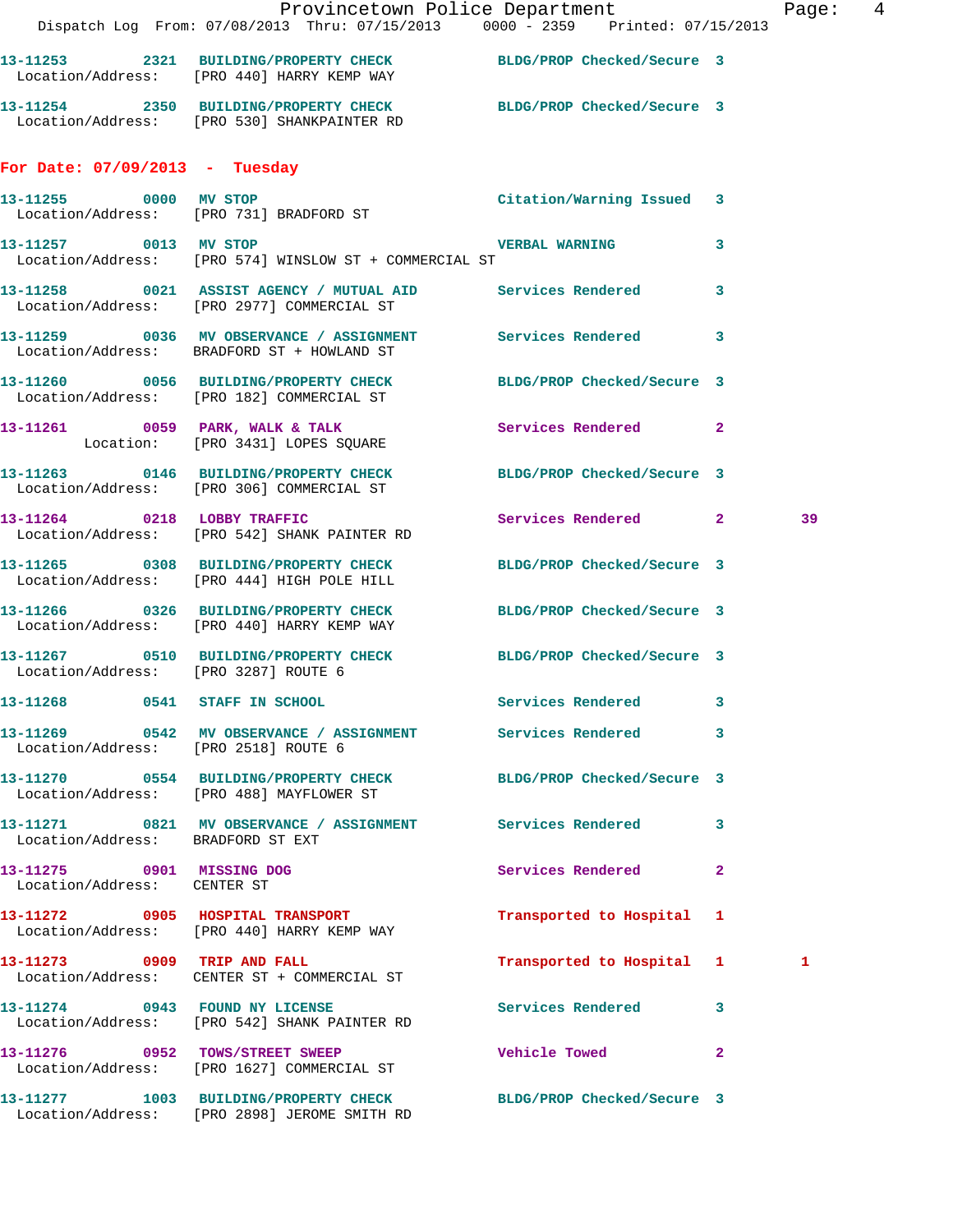| 13-11278 1022 MV VANDALISM<br>Location/Address: [PRO 414] CONWELL ST |                                                                                     | Services Rendered          | $\mathbf{2}$            |
|----------------------------------------------------------------------|-------------------------------------------------------------------------------------|----------------------------|-------------------------|
| 13-11279 1102 NOISE COMPLAINT                                        | Location/Address: [PRO 154] COMMERCIAL ST                                           | Services Rendered          | 3                       |
|                                                                      | 13-11280 1140 TRAFFIC CONTROL<br>Location/Address: [PRO 146] COMMERCIAL ST          | <b>Services Rendered</b>   | 3                       |
|                                                                      | 13-11281 1229 BUILDING/PROPERTY CHECK<br>Location/Address: [PRO 2500] COMMERCIAL ST | <b>Services Rendered</b>   | 3                       |
|                                                                      | 13-11295 1300 LOST RANGEROVER KEY<br>Location/Address: [PRO 542] SHANK PAINTER RD   | <b>Services Rendered</b>   | 3                       |
| 13-11284 1332 FOUND MONEY                                            | Location/Address: [PRO 2832] COMMERCIAL ST                                          | Services Rendered          | 3                       |
| 13-11285 1343 FOUND POODLE                                           | Location/Address: [PRO 3228] COMMERCIAL ST                                          | Services Rendered          | $\overline{2}$          |
| Location/Address: SHANK PAINTER RD                                   | 13-11286 1400 MV OBSERVANCE / ASSIGNMENT                                            | Services Rendered          | 3                       |
|                                                                      | 13-11287 1445 EMPLOYEE TERMINATION<br>Location/Address: [PRO 3390] COMMERCIAL ST    | Services Rendered          | 3                       |
| 13-11291    1502    VANDALISM                                        | Location/Address: [PRO 2416] COMMERCIAL ST                                          | Services Rendered          | 3                       |
| 13-11288 1504 COMPLAINT/POSTS<br>Location/Address: WHORFS CT         |                                                                                     | Services Rendered          | 3                       |
|                                                                      | 13-11289 1526 SUSPICIOUS ACTIVITY<br>Location/Address: [PRO 3121] COMMERCIAL ST     | Services Rendered          | $\mathbf{2}$            |
|                                                                      | 13-11290 1546 MEDICAL EMERGENCY<br>Location/Address: [PRO 2540] RACE POINT RD       | Transported to Hospital 1  |                         |
| Location/Address: [PRO 2521] ROUTE 6                                 | 13-11292 1609 MV OBSERVANCE / ASSIGNMENT                                            | Services Rendered          | 3                       |
| 13-11293 1611 LOST WALLET                                            | Location/Address: [PRO 105] COMMERCIAL ST                                           | Services Rendered          | $\overline{\mathbf{3}}$ |
| 13-11294 1623 MV STOP                                                | Location/Address: ROUTE 6 + CONWELL ST                                              | <b>VERBAL WARNING</b>      | 3                       |
| 13-11296 1738 ASSIST CITIZEN                                         | Location/Address: [PRO 542] SHANK PAINTER RD                                        | Services Rendered 3        |                         |
|                                                                      | 13-11297 1821 BUILDING/PROPERTY CHECK<br>Location/Address: [PRO 3318] CEMETERY RD   | BLDG/PROP Checked/Secure 3 |                         |
| 13-11298 1831 DOT/OUCH                                               | Location/Address: [PRO 440] HARRY KEMP WAY                                          | Transported to Hospital 1  |                         |
| 13-11300 1920 FIRE, VEHICLE                                          | Location/Address: CONWELL ST + ROUTE 6                                              | <b>Vehicle Towed</b>       | $\mathbf{1}$            |
|                                                                      | 13-11302 1941 MEDICAL/INFANT CHOKING<br>Location/Address: [PRO 1813] COMMERCIAL ST  | PATIENT REFUSAL            | $\mathbf{1}$            |
|                                                                      | 13-11301 2032 NOISE COMPLAINT<br>Location/Address: ALLERTON ST + BRADFORD ST        | Could Not Locate           | 3                       |
| 13-11303 2046 MV ACCIDENT                                            |                                                                                     | Services Rendered 1        |                         |
|                                                                      | Location/Address: [PRO 569] WINSLOW ST                                              |                            |                         |

Location/Address: [PRO 105] COMMERCIAL ST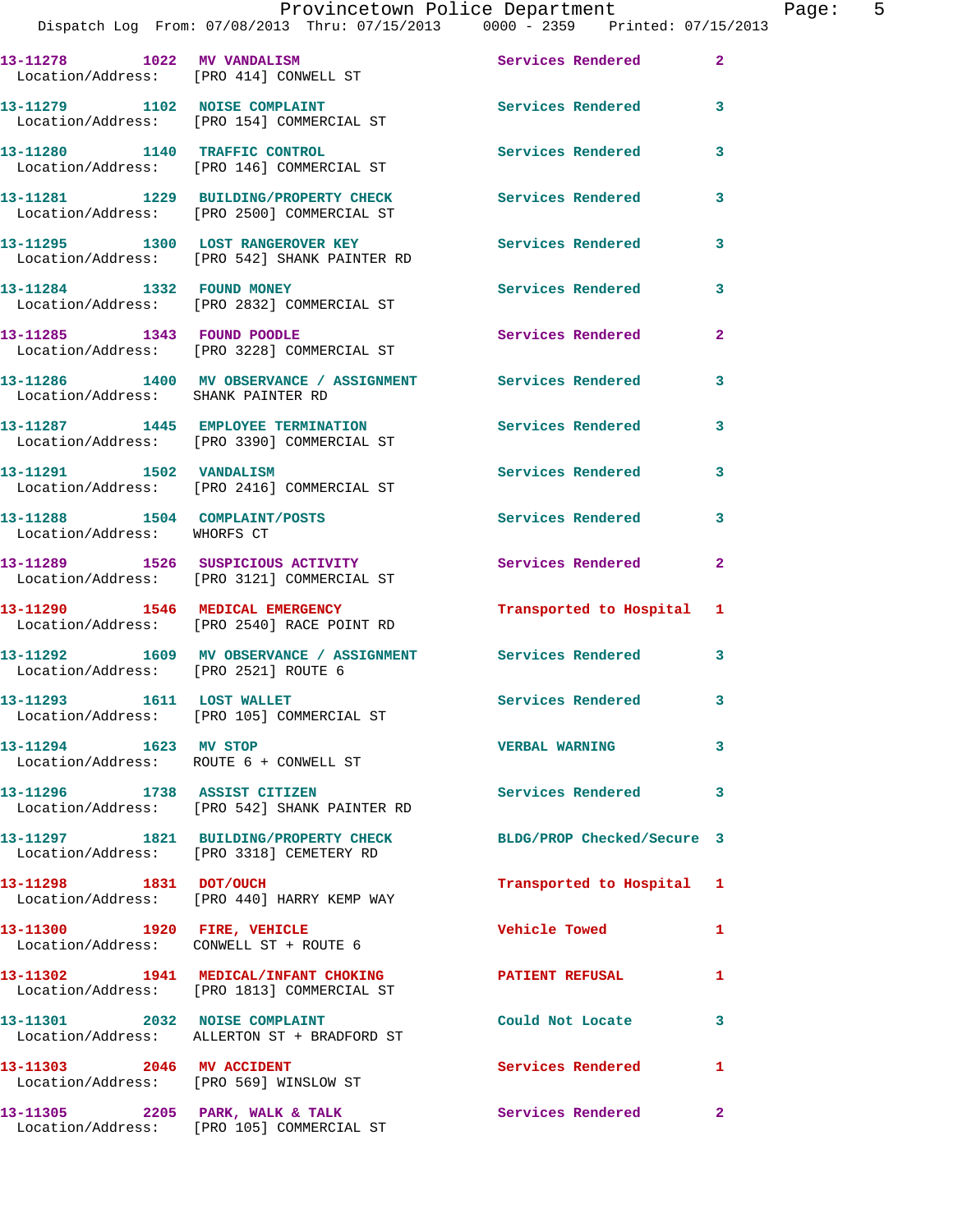|                       | 13-11306 2210 BUILDING/PROPERTY CHECK<br>Location/Address: [PRO 306] COMMERCIAL ST                            | BLDG/PROP Checked/Secure 3 |   |    |
|-----------------------|---------------------------------------------------------------------------------------------------------------|----------------------------|---|----|
|                       | 13-11307 2309 BUILDING/PROPERTY CHECK<br>Location/Address: [PRO 16] BRADFORD ST                               | BLDG/PROP Checked/Secure 3 |   |    |
|                       | 13-11308 2328 MV STOP<br>Location/Address: CARVER ST + BRADFORD ST                                            | <b>VERBAL WARNING</b>      | 3 |    |
|                       | 13-11309 2331 BUILDING/PROPERTY CHECK<br>Location/Address: [PRO 530] SHANKPAINTER RD                          | BLDG/PROP Checked/Secure 3 |   |    |
|                       | 13-11310 2336 MV OBSERVANCE / ASSIGNMENT Services Rendered<br>Location/Address: [PRO 2577] BRADFORD ST        |                            | 3 |    |
| 13-11311 2347 MV STOP | Location/Address: COURT ST + WINTHROP ST                                                                      | <b>VERBAL WARNING</b>      | 3 |    |
|                       | 13-11312 2354 MV STOP<br>Location/Address: ROUTE 6 + HOWLAND ST                                               | <b>VERBAL WARNING</b>      | 3 |    |
| 13-11313 2359 MV STOP | Location/Address: [PRO 1886] BRADFORD ST                                                                      | <b>VERBAL WARNING</b>      | 3 |    |
|                       | For Date: $07/10/2013$ - Wednesday                                                                            |                            |   |    |
|                       | 13-11314 0015 BUILDING/PROPERTY CHECK BLDG/PROP Checked/Secure 3<br>Location/Address: [PRO 175] COMMERCIAL ST |                            |   |    |
|                       | 13-11315 0018 BUILDING/PROPERTY CHECK<br>Location/Address: [PRO 105] COMMERCIAL ST                            | BLDG/PROP Checked/Secure 3 |   |    |
|                       | 13-11316 0020 BUILDING/PROPERTY CHECK<br>Location/Address: [PRO 3609] COMMERCIAL ST                           | BLDG/PROP Checked/Secure 3 |   |    |
|                       | 13-11317 0043 BUILDING/PROPERTY CHECK<br>Location/Address: [PRO 182] COMMERCIAL ST                            | BLDG/PROP Checked/Secure 3 |   |    |
|                       | 13-11319 0059 BUILDING/PROPERTY CHECK<br>Location/Address: [PRO 440] HARRY KEMP WAY                           | BLDG/PROP Checked/Secure 3 |   |    |
|                       | 13-11321 0113 BUILDING/PROPERTY CHECK<br>Location/Address: [PRO 306] COMMERCIAL ST                            | BLDG/PROP Checked/Secure 3 |   |    |
|                       | 13-11322 0143 BUILDING/PROPERTY CHECK<br>Location/Address: [PRO 3256] COMMERCIAL ST                           | BLDG/PROP Checked/Secure 3 |   |    |
|                       | 13-11323 0147 BUILDING/PROPERTY CHECK BLDG/PROP Checked/Secure 3<br>Location/Address: [PRO 391] COMMERCIAL ST |                            |   |    |
| 13-11324 0152 MV STOP | Location/Address: ALLERTON ST + BRADFORD ST                                                                   | <b>VERBAL WARNING</b>      | 3 |    |
|                       | 13-11325 0317 BUILDING/PROPERTY CHECK BLDG/PROP Checked/Secure 3<br>Location/Address: [PRO 3317] CEMETERY RD  |                            |   |    |
|                       | 13-11326 0332 LOBBY TRAFFIC<br>Location/Address: [PRO 542] SHANK PAINTER RD                                   | No Action Required 2       |   | 35 |
|                       | 13-11327 0449 BUILDING/PROPERTY CHECK<br>Location/Address: [PRO 306] COMMERCIAL ST                            | BLDG/PROP Checked/Secure 3 |   |    |
|                       | 13-11328 0505 BUILDING/PROPERTY CHECK<br>Location/Address: [PRO 3030] TIN PAN ALLEY RD                        | BLDG/PROP Checked/Secure 3 |   |    |
|                       | 13-11329 0518 BUILDING/PROPERTY CHECK<br>Location/Address: [PRO 488] MAYFLOWER ST                             | BLDG/PROP Checked/Secure 3 |   |    |
|                       | 13-11330 0546 STOP SIGN/LICENSE                                                                               | <b>VERBAL WARNING</b>      | 3 |    |
|                       |                                                                                                               |                            |   |    |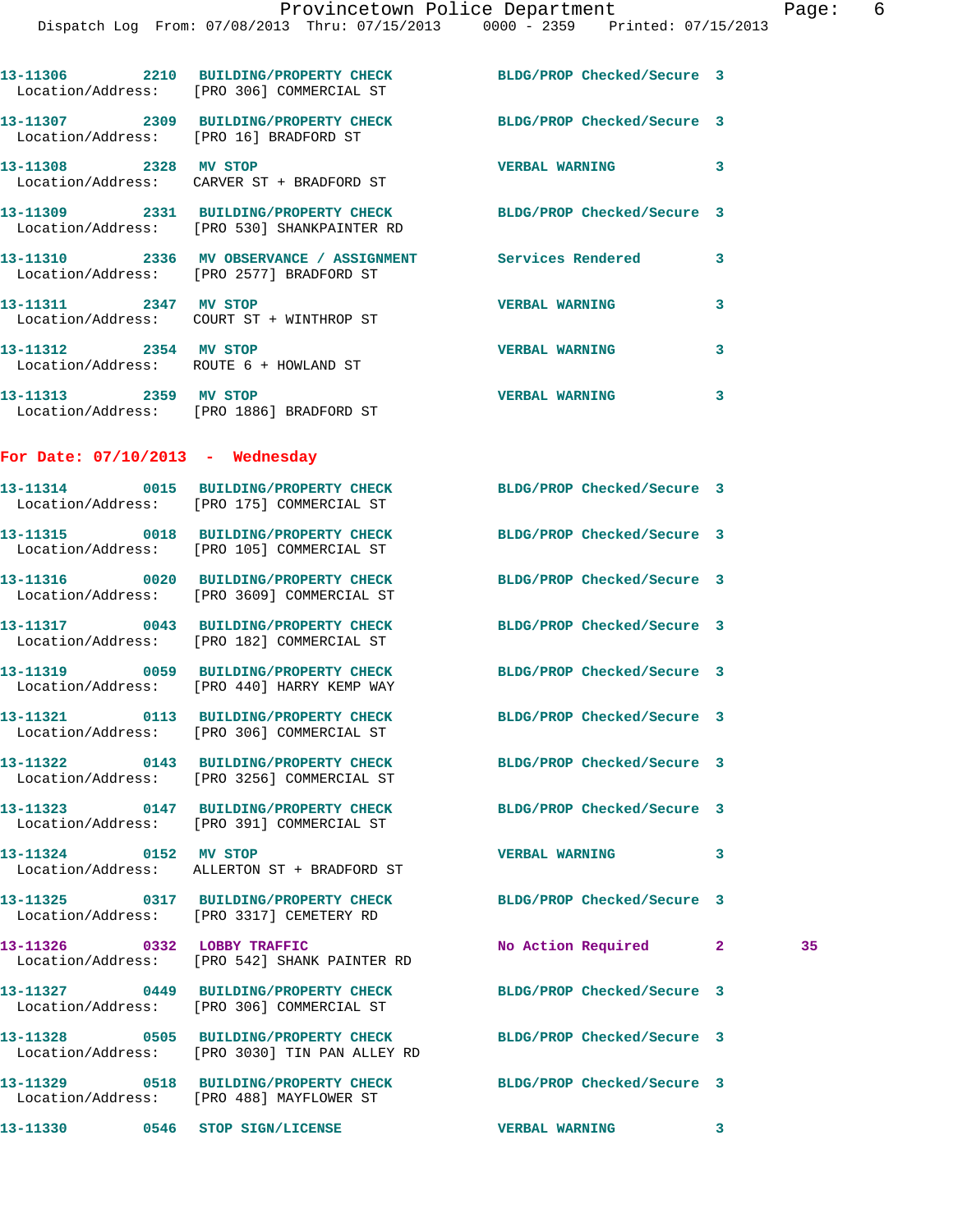|                                                             | Provincetown Police Department<br>Dispatch Log From: 07/08/2013 Thru: 07/15/2013 0000 - 2359 Printed: 07/15/2013   |                            | Ρa             |
|-------------------------------------------------------------|--------------------------------------------------------------------------------------------------------------------|----------------------------|----------------|
| Location/Address: WEBSTER PL                                |                                                                                                                    |                            |                |
|                                                             | 13-11331 0643 SPEED DOLLY ASSIGNMENT Services Rendered 3<br>Location/Address: [PRO 3260] BRADFORD ST EXT           |                            |                |
| Location/Address: BRADFORD ST                               | 13-11332 0656 HOSPITAL TRANSPORT                                                                                   | Transported to Hospital 1  |                |
|                                                             | 13-11333 0736 MV OBSERVANCE / ASSIGNMENT Services Rendered<br>Location/Address: [PRO 63] BRADFORD ST EXT           |                            | 3              |
| Refer To Accident: 13-38-AC                                 | 13-11334 0745 WIRES DOWN<br>Location/Address: CONWELL ST + CEMETERY RD                                             | Services Rendered          | $\overline{2}$ |
|                                                             | 13-11335 0851 HOSPITAL TRANSPORT <b>120 Transported</b> to Hospital 1<br>Location/Address: [PRO 105] COMMERCIAL ST |                            |                |
|                                                             | 13-11336 0926 TOW/STREET SWEEP<br>Location/Address: [PRO 605] COMMERCIAL ST                                        | <b>Vehicle Towed</b>       | $\overline{a}$ |
|                                                             | 13-11338 1122 PHONE SOLICITATION No Action Required 3<br>Location/Address: [PRO 827] COMMERCIAL ST                 |                            |                |
|                                                             | 13-11339 1215 LOST CELLPHONE<br>Location/Address: [PRO 105] COMMERCIAL ST                                          | No Action Required         | 3              |
|                                                             | 13-11341 1250 ASSIST SEMI<br>Location/Address: CONWELL ST + CEMETERY RD                                            | Services Rendered 3        |                |
|                                                             | 13-11340 1320 BUILDING/PROPERTY CHECK BLDG/PROP Checked/Secure 3<br>Location/Address: [PRO 2898] JEROME SMITH RD   |                            |                |
|                                                             | 13-11342 1332 PARKED MV COMPLAINT<br>Location/Address: COTTAGE ST + COMMERCIAL ST                                  | Unfounded                  | 3              |
|                                                             | 13-11343    1339    SERVE NOTICE<br>Location/Address: [PRO 1226] HOWLAND ST                                        | Services Rendered 3        |                |
|                                                             | 13-11344 1351 SERVE RESTRAINING ORDER Could Not Locate<br>Location/Address: [PRO 1231] COMMERCIAL ST               |                            | $\overline{a}$ |
|                                                             | 13-11345   1423   FOLLOW UP/DOG<br>Location/Address: [PRO 574] WINSLOW ST                                          | Services Rendered          | $\mathbf{2}$   |
| 13-11346 1511 DOT/OUCH                                      | Location/Address: [PRO 440] HARRY KEMP WAY                                                                         | Transported to Hospital 1  |                |
|                                                             | 13-11347 1518 MV COMPLAINT<br>Location/Address: [PRO 2977] COMMERCIAL ST                                           | Could Not Locate           | $\mathbf{2}$   |
| 13-11348 1533 DOT/OUCH                                      | Location/Address: [PRO 440] HARRY KEMP WAY                                                                         | Transported to Hospital    | 1              |
|                                                             | 13-11349 1542 SERVICE CALL<br>Location/Address: [PRO 196] COMMERCIAL ST                                            | Services Rendered          | 3              |
|                                                             | 13-11350 1611 COMPLAINT - STREET PERFORMERS SPOKEN TO<br>Location/Address: RYDER ST + COMMERCIAL ST                |                            | 3              |
|                                                             | 13-11351 1636 LOST BMW KEY<br>Location/Address: [PRO 105] COMMERCIAL ST                                            | Services Rendered          | 3              |
| 13-11352 1651 FOUND BAG                                     | Location: [PRO 3431] LOPES SQUARE                                                                                  | Services Rendered          | 3              |
|                                                             | 13-11353 1744 BUILDING/PROPERTY CHECK<br>Location/Address: [PRO 3317] CEMETERY RD                                  | BLDG/PROP Checked/Secure 3 |                |
| 13-11354 1804 NUDITY IN DUNES<br>Location/Address: SNAIL RD |                                                                                                                    | <b>Services Rendered</b>   | $\mathbf{3}$   |

age: 7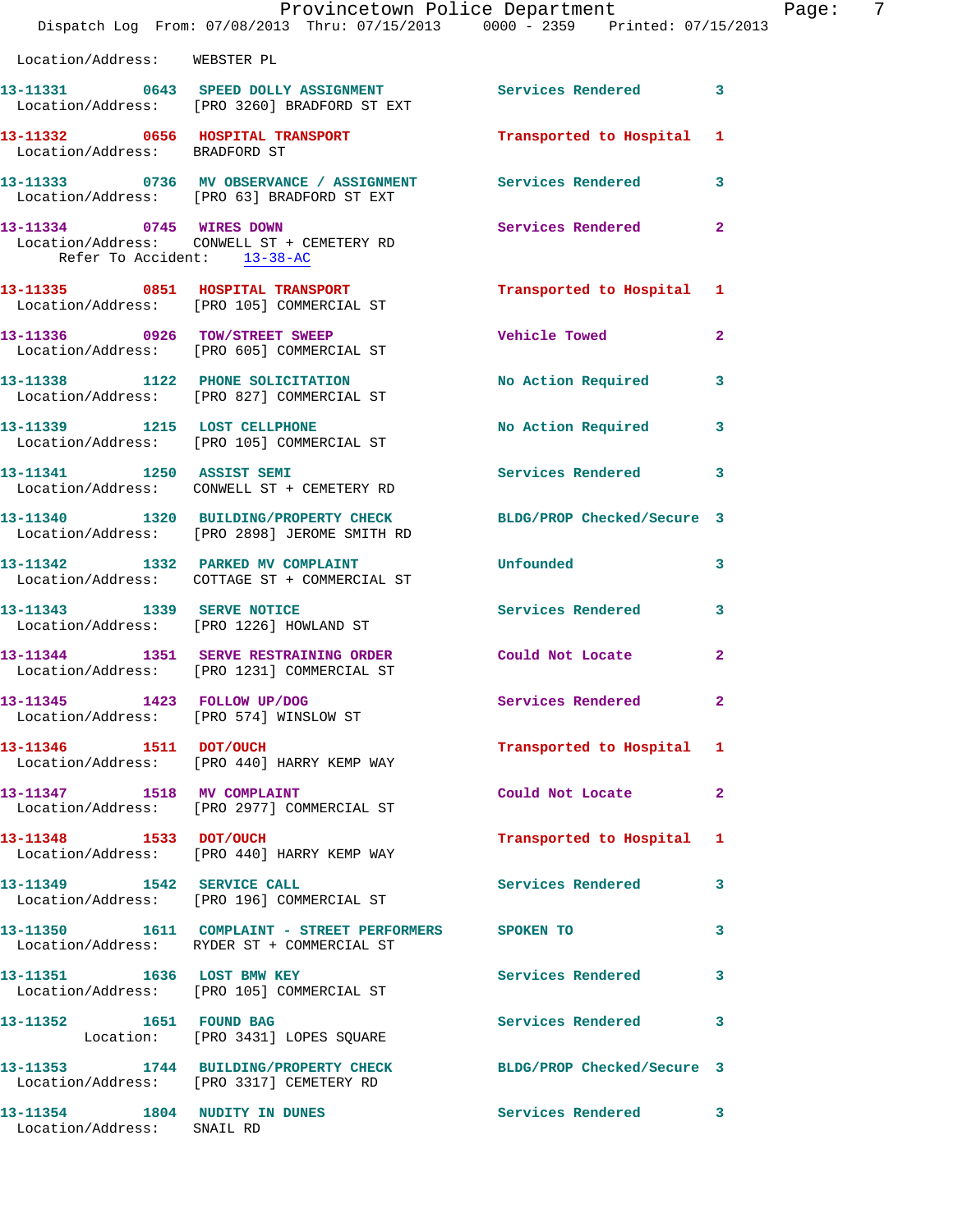Page: 8<br>2013

|                                                                   | Provincetown Police Department<br>Dispatch Log From: 07/08/2013 Thru: 07/15/2013 0000 - 2359 Printed: 07/15/2013 |                            |              |
|-------------------------------------------------------------------|------------------------------------------------------------------------------------------------------------------|----------------------------|--------------|
|                                                                   | 13-11355 1815 ASSIST AGENCY / MUTUAL AID Services Rendered<br>Location/Address: [PRO 3004] BRADFORD ST           |                            | 3            |
|                                                                   | 13-11356 2022 LOST BLACKBERRY<br>Location/Address: [PRO 542] SHANK PAINTER RD                                    | <b>Services Rendered</b>   | 3            |
|                                                                   | 13-11358 2107 BUILDING/PROPERTY CHECK BLDG/PROP Checked/Secure 3<br>Location/Address: [PRO 16] BRADFORD ST       |                            |              |
|                                                                   | 13-11359 2316 BUILDING/PROPERTY CHECK BLDG/PROP Checked/Secure 3<br>Location/Address: [PRO 530] SHANKPAINTER RD  |                            |              |
|                                                                   | 13-11360 2343 MV OBSERVANCE / ASSIGNMENT Services Rendered<br>Location/Address: RYDER ST + BRADFORD ST           |                            | 3            |
| 13-11361 2354 MV STOP                                             | Location/Address: BRADFORD ST + MILLER HILL RD                                                                   | <b>VERBAL WARNING</b>      | 3            |
| For Date: $07/11/2013$ - Thursday                                 |                                                                                                                  |                            |              |
|                                                                   | 13-11362 0001 BUILDING/PROPERTY CHECK BLDG/PROP Checked/Secure 3<br>Location/Address: [PRO 519] RACE POINT RD    |                            |              |
|                                                                   | 13-11363 0002 BY-LAW VIOLATION<br>Location/Address: [PRO 175] COMMERCIAL ST                                      | <b>VERBAL WARNING</b>      | $\mathbf{2}$ |
| 13-11364 0009 LOBBY TRAFFIC                                       | Location/Address: [PRO 542] SHANK PAINTER RD                                                                     | <b>Services Rendered</b>   | $\mathbf{2}$ |
|                                                                   | 13-11365 0017 BUILDING/PROPERTY CHECK<br>Location/Address: [PRO 3259] MACMILLAN                                  | BLDG/PROP Checked/Secure 3 |              |
|                                                                   | 13-11369 0126 BUILDING/PROPERTY CHECK BLDG/PROP Checked/Secure 3<br>Location/Address: [PRO 175] COMMERCIAL ST    |                            |              |
| 13-11370 0138 NOISE COMPLAINT<br>Location/Address: HARBOR HILL RD |                                                                                                                  | <b>SPOKEN TO</b>           | 3            |
|                                                                   | 13-11371 0155 BUILDING/PROPERTY CHECK BLDG/PROP Checked/Secure 3<br>Location/Address: [PRO 3256] COMMERCIAL ST   |                            |              |
|                                                                   | 13-11423 0220 ASSIST CITIZEN<br>Location/Address: [PRO 3222] ALDEN ST                                            | <b>Services Rendered</b>   | 3            |
|                                                                   | 13-11372 0221 BUILDING/PROPERTY CHECK BLDG/PROP Checked/Secure 3<br>Location/Address: [PRO 1778] SHANKPAINTER RD |                            |              |
|                                                                   | 13-11373 0225 FOUND RED BAG<br>Location/Address: [PRO 542] SHANK PAINTER RD                                      | Services Rendered          | 3            |
|                                                                   | 13-11374 0239 MV OBSERVANCE / ASSIGNMENT Services Rendered<br>Location/Address: SHANK PAINTER RD + BRADFORD ST   |                            | 3            |
|                                                                   | 13-11375 0243 CITATION HEADLIGHTS<br>Location/Address: [PRO 1916] COURT ST                                       | Citation/Warning Issued    | 3            |
|                                                                   | 13-11376 0338 FOUND LG CELLPHONE<br>Location/Address: [PRO 542] SHANK PAINTER RD                                 | <b>No Action Required</b>  | 3            |
|                                                                   | 13-11377 0410 BUILDING/PROPERTY CHECK<br>Location/Address: [PRO 440] HARRY KEMP WAY                              | BLDG/PROP Checked/Secure 3 |              |
|                                                                   | 13-11378 0510 BUILDING/PROPERTY CHECK<br>Location/Address: [PRO 1638] COMMERCIAL ST                              | BLDG/PROP Checked/Secure 3 |              |
|                                                                   |                                                                                                                  | BLDG/PROP Checked/Secure 3 |              |

Location/Address: [PRO 530] SHANKPAINTER RD

13-11380 **0528** TTY TEST CALL **13-11380** Services Rendered 1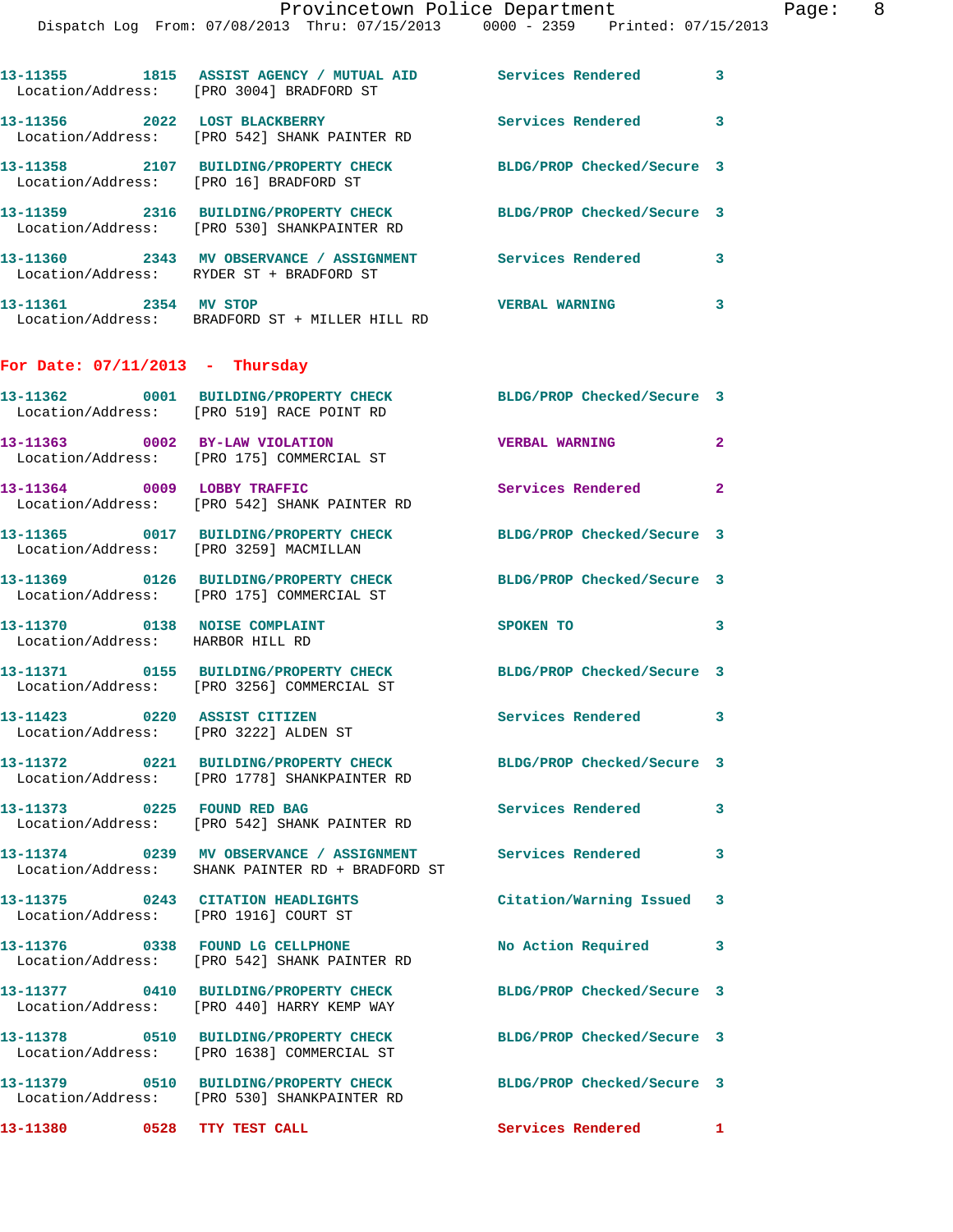|                                                                           | Provincetown Police Department<br>Dispatch Log From: 07/08/2013 Thru: 07/15/2013 0000 - 2359 Printed: 07/15/2013 |                            |              |
|---------------------------------------------------------------------------|------------------------------------------------------------------------------------------------------------------|----------------------------|--------------|
|                                                                           | Location/Address: [PRO 542] SHANK PAINTER RD                                                                     |                            |              |
| 13-11382 0534 HOSPITAL TRANSPORT<br>Location/Address: [PRO 3222] ALDEN ST |                                                                                                                  | Transported to Hospital 1  |              |
|                                                                           | 13-11381 0535 BUILDING/PROPERTY CHECK BLD/PROP CHECKED UNSECUR 3<br>Location/Address: [PRO 488] MAYFLOWER ST     |                            |              |
|                                                                           | 13-11383 0547 SPEED DOLLY ASSIGNMENT<br>Location/Address: [PRO 3260] BRADFORD ST EXT                             | Services Rendered          | 3            |
|                                                                           | 13-11384 0600 MV OBSERVANCE / ASSIGNMENT No Action Required<br>Location/Address: W VINE ST + BRADFORD ST         |                            | 3            |
| Location/Address: [PRO 512] PRINCE ST                                     | 13-11385 0613 BUILDING/PROPERTY CHECK                                                                            | BLDG/PROP Checked/Secure 3 |              |
|                                                                           | 13-11386 0620 FLIGHT COVERAGE<br>Location/Address: [PRO 516] RACE POINT RD                                       | Services Rendered          | 2            |
| Location/Address: [PRO 670] ALDEN ST                                      | 13-11387 0627 STOLEN OUTDOOR ITEMS                                                                               | <b>Services Rendered</b>   | 3            |
| Location/Address: [PRO 2521] ROUTE 6                                      |                                                                                                                  |                            | 3            |
| 13-11389 0833 VERBAL SPEED                                                | Location/Address: [PRO 2513] ROUTE 6                                                                             | <b>VERBAL WARNING</b>      | 3            |
| Location/Address: RACE POINT RD                                           | 13-11390 0838 FAILURE TO MOVE OVER                                                                               | <b>VERBAL WARNING</b>      | 3            |
| 13-11391 0940 LOOSE DOG                                                   | Location/Address: [PRO 3605] BRADFORD ST                                                                         | Could Not Locate           | 2            |
| 13-11392 1017 NO ACTION<br>Location/Address: [PRO 2513] ROUTE 6           |                                                                                                                  | No Action Required         | 3            |
|                                                                           | 13-11393 1020 FLIGHT COVERAGE<br>Location/Address: [PRO 516] RACE POINT RD                                       | Vehicle Towed              | $\mathbf{2}$ |
| 13-11394 1023 UNLOADING ZONE                                              | Location/Address: [PRO 147] COMMERCIAL ST                                                                        | Citation/Warning Issued    | 3            |
| 13-11395 1025 MV TOWED                                                    | Location/Address: [PRO 3657] CONANT ST                                                                           | <b>Vehicle Towed</b>       | 3            |
|                                                                           | 13-11396 1204 LOST/STOLEN IPAD<br>Location/Address: [PRO 2266] COMMERCIAL ST                                     | Services Rendered          | 3            |
| 13-11397 1205 COMPLAINT                                                   | Location/Address: [PRO 3259] MACMILLAN WHARF                                                                     | <b>FOLLOW UP</b>           | 3            |
|                                                                           | 13-11398 1217 FLIGHT COVERAGE<br>Location/Address: [PRO 516] RACE POINT RD                                       | Services Rendered          | 2            |
|                                                                           | 13-11399 1225 TRUCK DELIVERY<br>Location/Address: [PRO 207] COMMERCIAL ST                                        | Citation/Warning Issued    | 3            |
|                                                                           | 13-11400 1239 HOSPITAL TRANSPORT<br>Location/Address: [PRO 440] HARRY KEMP WAY                                   | Transported to Hospital    | 1            |
| 13-11401 1240 SMELL OF SMOKE                                              | Location/Address: [PRO 210] COMMERCIAL ST                                                                        | Services Rendered          | 3            |
|                                                                           | 13-11402 1245 LOST WALLET VERA BRADLEY<br>Location: [PRO 3431] LOPES SQUARE                                      | <b>SPOKEN TO</b>           | 3            |
|                                                                           | 13-11403 1254 BUILDING/PROPERTY CHECK                                                                            | Services Rendered          | 3            |

Location/Address: [PRO 391] COMMERCIAL ST

Page: 9<br>3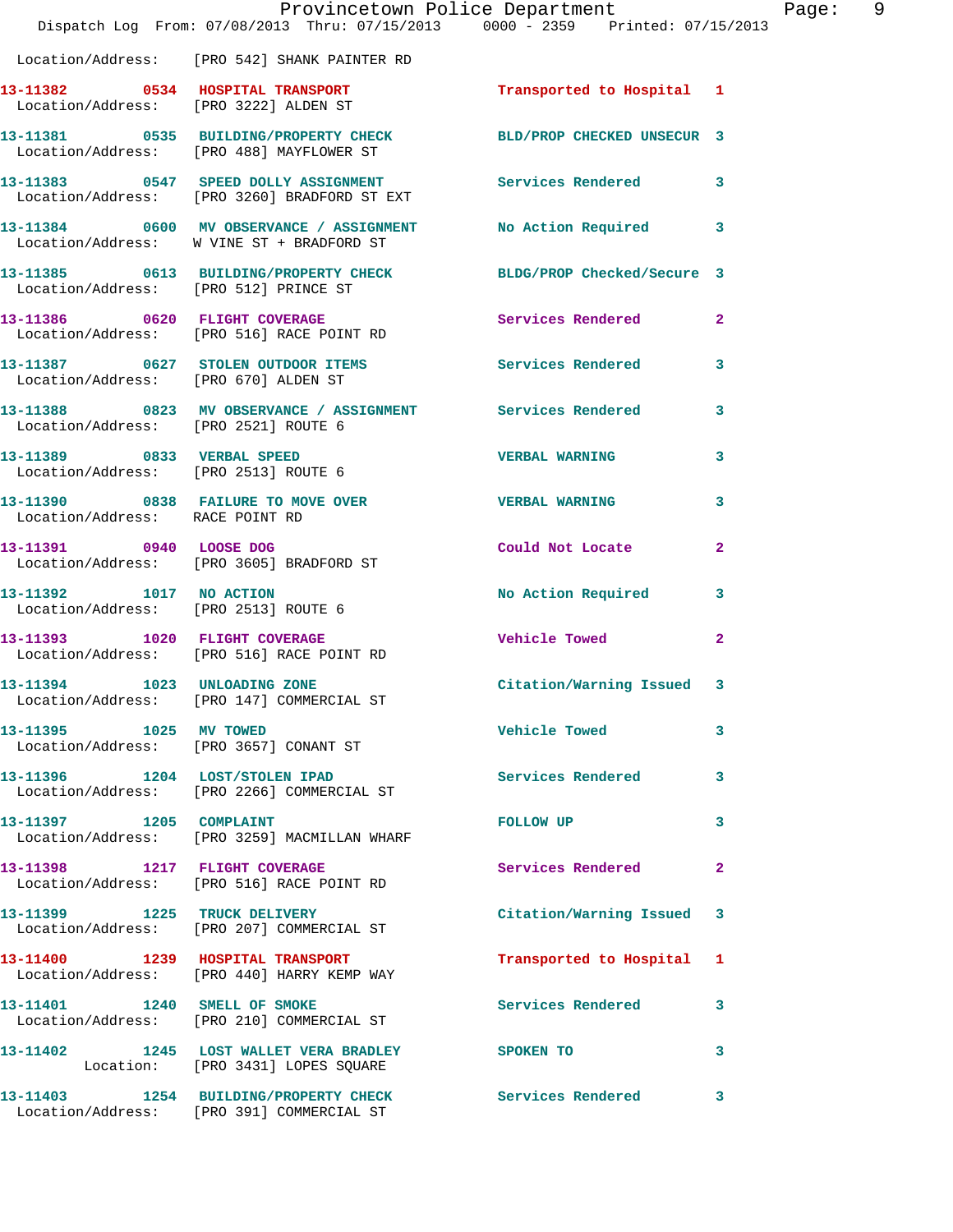|                                                                          | Provincetown Police Department<br>Dispatch Log From: 07/08/2013 Thru: 07/15/2013 0000 - 2359 Printed: 07/15/2013  |                            |                |
|--------------------------------------------------------------------------|-------------------------------------------------------------------------------------------------------------------|----------------------------|----------------|
|                                                                          | 13-11404 1345 PARKING COMPLAINT / GENERAL GONE ON ARRIVAL<br>Location/Address: [PRO 197] COMMERCIAL ST            |                            | 3              |
|                                                                          | 13-11405 1345 CODE 99/UNFOUNDED<br>Location/Address: [PRO 440] HARRY KEMP WAY                                     | Unfounded                  | 1              |
|                                                                          | 13-11406 1349 BUILDING/PROPERTY CHECK SPOKEN TO<br>Location/Address: [PRO 2898] JEROME SMITH RD                   |                            | 3              |
|                                                                          | 13-11407 1419 LOST I PHONE 4<br>Location: [PRO 3431] LOPES SQUARE                                                 | SPOKEN TO                  | 3              |
|                                                                          | 13-11408    1425    HARASSMENT<br>Location/Address: [PRO 320] COMMERCIAL ST                                       | FOLLOW UP                  | $\mathbf{2}$   |
|                                                                          | 13-11410 1441 BUILDING/PROPERTY CHECK BLDG/PROP Checked/Secure 3<br>Location/Address: [PRO 2543] MACMILLAN WHARF  |                            |                |
|                                                                          | 13-11411 1457 FLIGHT COVERAGE<br>Location/Address: [PRO 516] RACE POINT RD                                        | <b>Services Rendered</b>   | $\overline{2}$ |
|                                                                          | 13-11412 1542 LARCENY /FORGERY/ FRAUD Services Rendered<br>Location/Address: [PRO 2543] MACMILLAN WHARF           |                            | $\overline{2}$ |
|                                                                          | 13-11413 1603 MEDICAL EMERGENCY<br>Location/Address: [PRO 1994] COMMERCIAL ST                                     | Transported to Hospital    | 1              |
|                                                                          | 13-11414 1745 FOUND GREEN BAG/BLUE JACKET Services Rendered<br>Location/Address: [PRO 542] SHANK PAINTER RD       |                            | 3              |
|                                                                          | 13-11415 1755 LOST BROWN WALLET<br>Location/Address: [PRO 542] SHANK PAINTER RD                                   | <b>Services Rendered</b>   | 3              |
|                                                                          | 13-11416 1846 FOUND BANK OF AMERICA DEBIT Services Rendered<br>Location/Address: [PRO 542] SHANK PAINTER RD       |                            | 3              |
|                                                                          | 13-11417 1848 NOISE COMPLAINT<br>Location/Address: [PRO 2621] COMMERCIAL ST                                       | <b>SPOKEN TO</b>           | 3              |
|                                                                          | 13-11419 2030 MEDICAL EMERGENCY<br>Location/Address: [PRO 578] WINTHROP ST                                        | Transported to Hospital    | 3              |
|                                                                          | 13-11421 2149 MEDICAL EMERGENCY<br>Location/Address: [PRO 2391] BRADFORD ST                                       | <b>PATIENT REFUSAL</b>     | 1              |
| 13-11424 2239 BY-LAW VIOLATION<br>Location/Address: [PRO 2539] RYDER ST  |                                                                                                                   | SPOKEN TO                  | $\mathbf{2}$   |
|                                                                          | 13-11425 2335 BUILDING/PROPERTY CHECK BLDG/PROP Checked/Secure 3<br>Location/Address: [PRO 1778] SHANK PAINTER RD |                            |                |
| 13-11426 2351 MEDICAL EMERGENCY<br>Location/Address: [PRO 3222] ALDEN ST |                                                                                                                   | Services Rendered          | 1              |
|                                                                          | 13-11427 2352 SUS M/V, 518'S REQ<br>Location/Address: [PRO 413] CONWELL ST                                        | <b>Services Rendered</b>   | 3              |
| For Date: $07/12/2013$ - Friday                                          |                                                                                                                   |                            |                |
| 13-11429 0056 MV STOP                                                    | Location/Address: [PRO 2885] COMMERCIAL ST                                                                        | <b>VERBAL WARNING</b>      | 3              |
| 13-11431 0133 MV STOP<br>Location/Address: RYDER ST                      |                                                                                                                   | <b>VERBAL WARNING</b>      | 3              |
|                                                                          | 13-11433 0146 BUILDING/PROPERTY CHECK<br>Location/Address: [PRO 3256] COMMERCIAL ST                               | BLDG/PROP Checked/Secure 3 |                |

**13-11434 0149 MV HIT & RUN Services Rendered 2**  Location/Address: CONANT ST + COMMERCIAL ST

Page: 10<br>13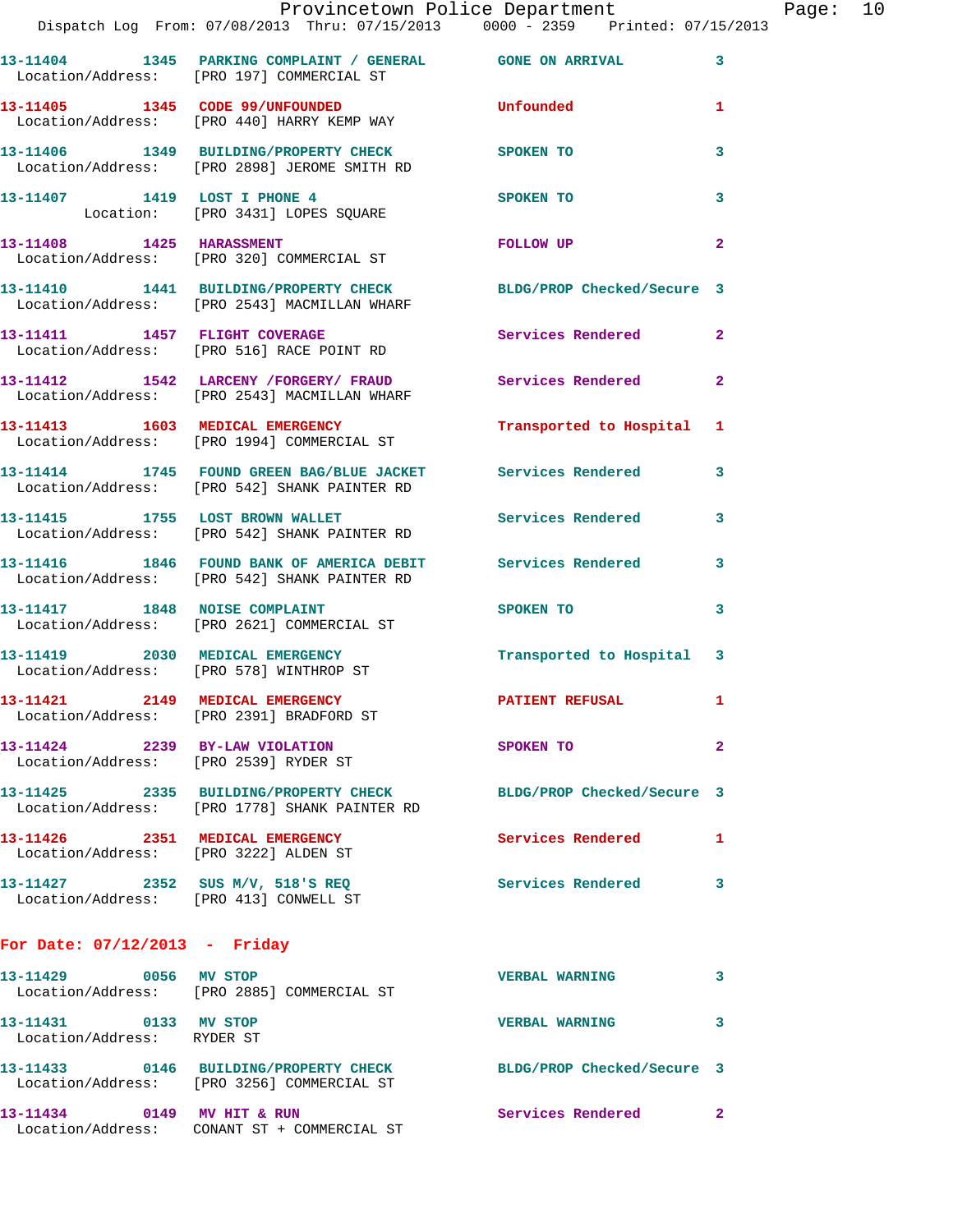|                                      | 13-11436 0209 BUILDING/PROPERTY CHECK BLDG/PROP Checked/Secure 3<br>Location/Address: [PRO 175] COMMERCIAL ST                                            |                          |                |    |
|--------------------------------------|----------------------------------------------------------------------------------------------------------------------------------------------------------|--------------------------|----------------|----|
|                                      | 13-11437 0211 BUILDING/PROPERTY CHECK BLDG/PROP Checked/Secure 3<br>Location/Address: [PRO 182] COMMERCIAL ST                                            |                          |                |    |
|                                      | 13-11438 0211 LOST SAMSUNG PHONE<br>Location/Address: [PRO 542] SHANK PAINTER RD                                                                         | No Action Required 3     |                |    |
|                                      | 13-11439 0500 BUILDING/PROPERTY CHECK BLDG/PROP Checked/Secure 3<br>Location/Address: [PRO 530] SHANK PAINTER RD                                         |                          |                |    |
|                                      | 13-11440 0544 BUILDING/PROPERTY CHECK BLDG/PROP Checked/Secure 3<br>Location/Address: [PRO 444] HIGH POLE HILL                                           |                          |                |    |
|                                      | 13-11441 0621 MV OBSERVANCE / ASSIGNMENT No Action Required 3<br>Location/Address: W VINE ST + BRADFORD ST EXT                                           |                          |                |    |
| Location/Address: [PRO 2479] ROUTE 6 | 13-11418 0626 MV OBSERVANCE / ASSIGNMENT Services Rendered                                                                                               |                          | $\mathbf{3}$   |    |
| 13-11444 0631 MV STOP                | Location/Address: SHANK PAINTER RD + PROVINCE RD                                                                                                         | <b>VERBAL WARNING</b>    | 3              |    |
|                                      | 13-11428 0704 LOBBY TRAFFIC Services Rendered<br>Location/Address: [PRO 542] SHANK PAINTER RD                                                            |                          | $\mathbf{2}$   | 34 |
|                                      | 13-11435 0723 WIRES DOWN<br>Location/Address: [PRO 1552] COMMERCIAL ST                                                                                   | <b>Services Rendered</b> | $\overline{2}$ |    |
| Location/Address: ROUTE 6 + SNAIL RD | 13-11442 0731 MV DISABLED                                                                                                                                | Services Rendered        | $\overline{2}$ |    |
|                                      | 13-11443 0733 MV OBSERVANCE / ASSIGNMENT Services Rendered 3<br>Location/Address: BRADFORD ST + WEST VINE ST                                             |                          |                |    |
|                                      | 13-11445 0842 BUILDING/PROPERTY CHECK BLDG/PROP Checked/Secure 3<br>Location/Address: [PRO 105] COMMERCIAL ST                                            |                          |                |    |
| 13-11446 0858 LOST KEYS              | Location/Address: [PRO 542] SHANK PAINTER RD                                                                                                             | Services Rendered 3      |                |    |
| Location: ROUTE 6 INBOUND            | 13-11447 0905 MV OBSERVANCE / ASSIGNMENT Services Rendered 3                                                                                             |                          |                |    |
| 13-11448 0913 MV STOP                | Location/Address: ROUTE 6 + SNAIL RD                                                                                                                     | No Action Required 3     |                |    |
|                                      |                                                                                                                                                          |                          | $\mathbf{3}$   |    |
| Location/Address: COMMERCIAL ST      | 13-11450 0951 PARK, WALK & TALK                                                                                                                          | <b>Services Rendered</b> | $\mathbf{2}$   |    |
|                                      | 13-11451 1017 PARKING COMPLAINT / GENERAL Citation/Warning Issued 3<br>Location/Address: FISHBURN CT + PEARL ST                                          |                          |                |    |
|                                      | 13-11452 1027 LOST IPHONE/FOUND<br>Location/Address: [PRO 1215] COMMERCIAL ST                                                                            | Investigated             | 3              |    |
|                                      | 13-11453 1045 REMOVING M/V W/O PAYING Investigated<br>Location/Address: [PRO 414] CONWELL ST                                                             |                          | $\mathbf{2}$   |    |
|                                      | 13-11454 1149 MEDICAL EMER/MED FLIGHT Transported to Hospital 1                                                                                          |                          |                | 1  |
|                                      | Location/Address: [PRO 2490] PROVINCELANDS RD<br>13-11455 1200 REMOVE UNWANTED GUEST SPOKEN TO                                                           |                          | 3              |    |
|                                      | Location/Address: [PRO 959] JEROME SMITH RD<br>13-11456             1212    PARKING COMPLAINT / GENERAL               GONE ON ARRIVAL                  3 |                          |                |    |
|                                      |                                                                                                                                                          |                          |                |    |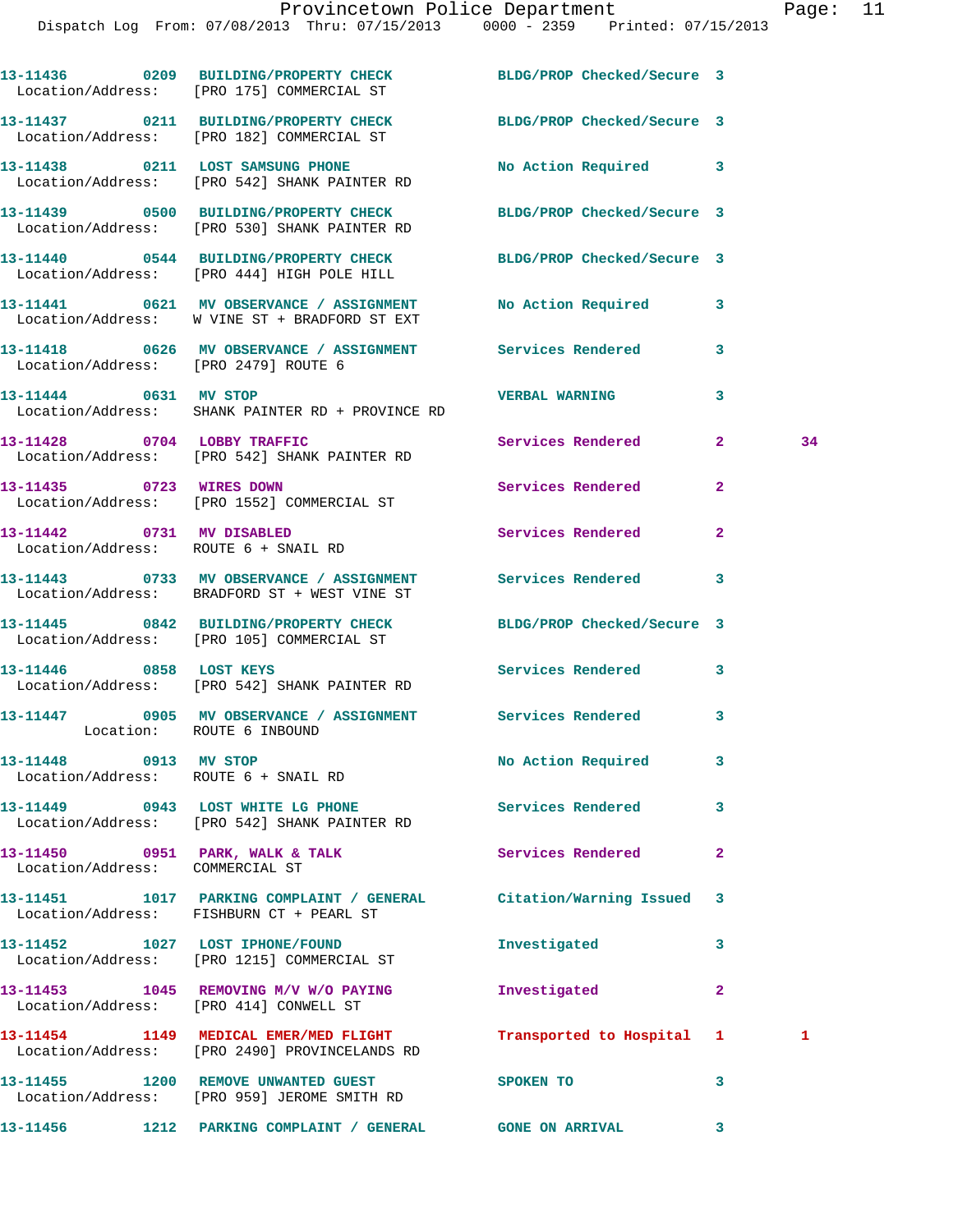|                                                               | Provincetown Police Department<br>Dispatch Log From: 07/08/2013 Thru: 07/15/2013 0000 - 2359 Printed: 07/15/2013 |                           |                         | Page: 12 |  |
|---------------------------------------------------------------|------------------------------------------------------------------------------------------------------------------|---------------------------|-------------------------|----------|--|
|                                                               | Location/Address: [PRO 2007] COMMERCIAL ST                                                                       |                           |                         |          |  |
|                                                               | 13-11457 1214 CAMP SITE RELOCATION Services Rendered 3                                                           |                           |                         |          |  |
|                                                               | 13-11458 1248 MV ACCIDENT<br>Location/Address: [PRO 444] HIGH POLE HILL                                          | Services Rendered 1       |                         |          |  |
| 13-11459 1252 DOT OUCH                                        | Location/Address: [PRO 440] HARRY KEMP WAY                                                                       | Transported to Hospital 1 |                         |          |  |
|                                                               | 13-11460 1302 FOUND MASS LICENSE<br>Location: [PRO 3431] LOPES SQUARE                                            | Services Rendered 3       |                         |          |  |
|                                                               | 13-11461 1306 FOUND AM EX CARD<br>Location/Address: [PRO 196] COMMERCIAL ST                                      | Services Rendered 3       |                         |          |  |
|                                                               | 13-11463 1340 MEDICAL EMERGENCY<br>Location/Address: [PRO 106] COMMERCIAL ST                                     | Transported to Hospital 1 |                         |          |  |
|                                                               | 13-11464 1347 LOST GLASSES<br>Location/Address: [PRO 542] SHANK PAINTER RD                                       | Services Rendered 3       |                         |          |  |
|                                                               | 13-11465 1407 LARCENY / FORGERY / FRAUD SPOKEN TO<br>Location/Address: [PRO 3670] SHANK PAINTER RD               |                           | $\mathbf{2}$            |          |  |
|                                                               | 13-11466 1415 BANKS BAILED                                                                                       | Services Rendered 3       |                         |          |  |
| Refer To Accident: 13-39-AC                                   | 13-11468 1551 MV ACCIDENT<br>Location/Address: [PRO 856] COMMERCIAL ST                                           | Services Rendered 1       |                         |          |  |
|                                                               | 13-11469 1611 PARKING COMPLAINT / GENERAL Citation/Warning Issued 3<br>Location/Address: [PRO 793] COMMERCIAL ST |                           |                         |          |  |
|                                                               | 13-11470 1613 BUILDING/PROPERTY CHECK BLDG/PROP Checked/Secure 3<br>Location/Address: [PRO 2898] JEROME SMITH RD |                           |                         |          |  |
| Location/Address: [PRO 3440] ROUTE 6                          | 13-11471 1623 SERVE NO TRESSPASS ORDER Services Rendered 3                                                       |                           |                         |          |  |
| 13-11472    1627    HAZARDS                                   | Location/Address: [PRO 2521] ROUTE 6                                                                             | Services Rendered 2       |                         |          |  |
| Location/Address: WHORFS CT                                   | 13-11473 1630 ASSIST AGENCY / MUTUAL AID Services Rendered                                                       |                           | 3                       |          |  |
| 13-11474 1639 HAZARDS<br>Location/Address: SHANK PAINTER RD   |                                                                                                                  | Services Rendered         | $\mathbf{2}$            |          |  |
|                                                               | 13-11475    1653    MV STOP<br>Location/Address: [PRO 447] JEROME SMITH RD                                       | <b>VERBAL WARNING</b>     | 3                       |          |  |
|                                                               | 13-11476 1706 NOISE COMPLAINT<br>Location/Address: [PRO 2622] COMMERCIAL ST                                      | SPOKEN TO                 | $\overline{\mathbf{3}}$ | 1        |  |
|                                                               | 13-11477 1717 COMPLAINT<br>Location/Address: [PRO 2277] BRADFORD ST                                              | <b>GONE ON ARRIVAL</b>    | 3                       |          |  |
| Location: ROUTE 6 INBOUND                                     | 13-11478 1815 MV OBSERVANCE / ASSIGNMENT Services Rendered 3                                                     |                           |                         |          |  |
| 13-11479 1833 MV STOP<br>Location/Address: [PRO 3440] ROUTE 6 |                                                                                                                  | <b>VERBAL WARNING</b>     | 3                       |          |  |
|                                                               | 13-11480 1847 FOUND DINGHY<br>Location/Address: [PRO 106] COMMERCIAL ST                                          | Services Rendered 3       |                         |          |  |
| Location/Address: COMMERCIAL ST                               | 13-11481 1943 SERVE NO TRESPASS ORDER No Action Required 3                                                       |                           |                         |          |  |
| 13-11483 2014 EVALUATION                                      |                                                                                                                  | Transported to Hospital 1 |                         |          |  |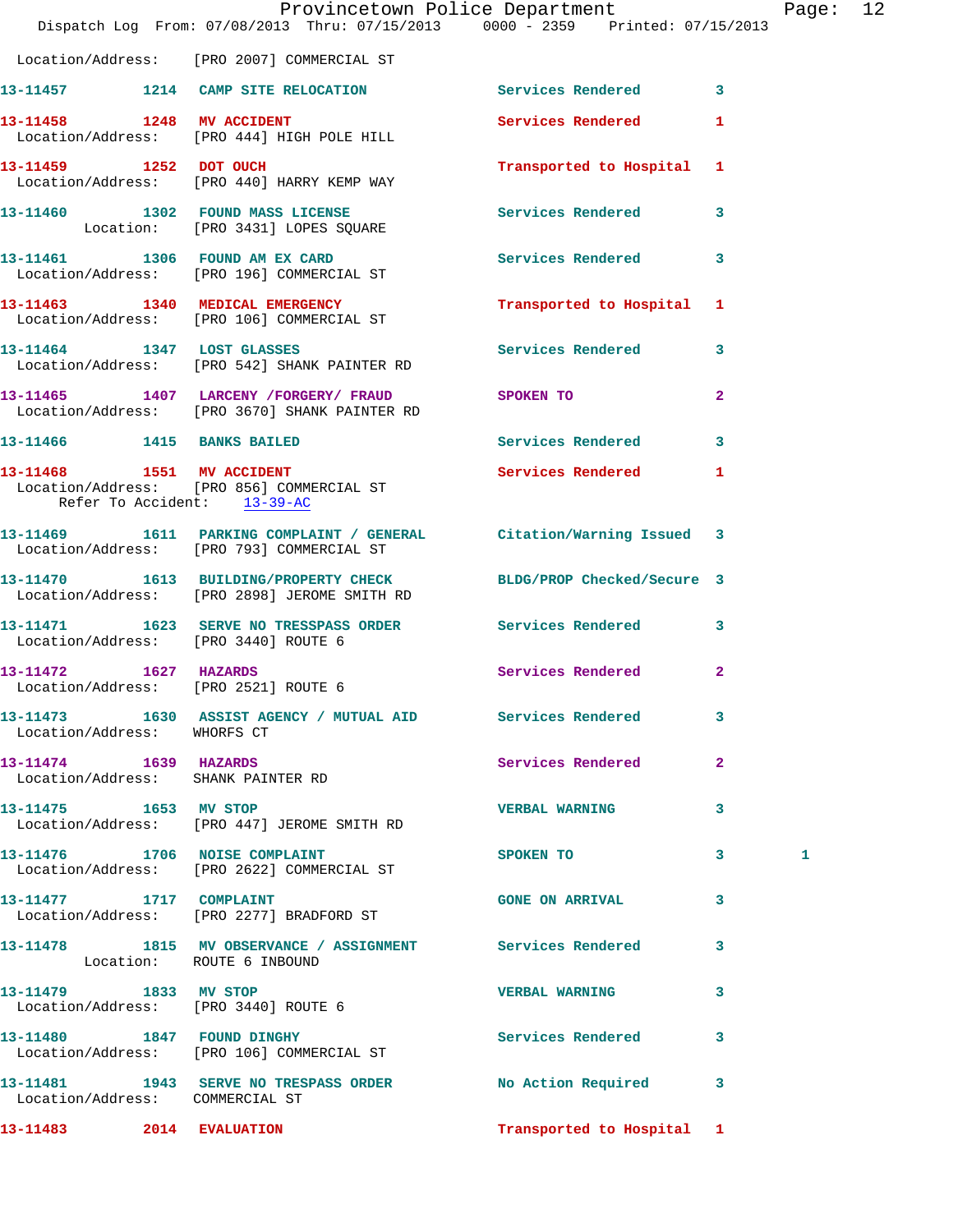|                                       | Provincetown Police Department The Rage: 13<br>Dispatch Log From: 07/08/2013 Thru: 07/15/2013 0000 - 2359 Printed: 07/15/2013 |                            |                         |    |  |
|---------------------------------------|-------------------------------------------------------------------------------------------------------------------------------|----------------------------|-------------------------|----|--|
| Location/Address: BRADFORD ST         |                                                                                                                               |                            |                         |    |  |
|                                       | 13-11484 2021 FOLLOW UP<br>Location/Address: HOWLAND ST + HARRY KEMP WAY                                                      | <b>GONE ON ARRIVAL</b>     | $\mathbf{2}$            |    |  |
| 13-11485 2036 MV STOP                 | Location/Address: [PRO 2518] ROUTE 6                                                                                          | <b>VERBAL WARNING</b>      | 3                       |    |  |
| 13-11486 2058 MV STOP                 | Location/Address: HOWLAND ST + ROUTE 6                                                                                        | <b>VERBAL WARNING</b>      | 3                       |    |  |
|                                       | 13-11487 2107 DOMESTIC DISTURBANCE/ASSAULT PATIENT REFUSAL<br>Location/Address: [PRO 1493] UPPER MILLER HILL RD               |                            | 1                       |    |  |
|                                       | 13-11488 2144 LOST BLACK WALLET<br>Location/Address: [PRO 542] SHANK PAINTER RD                                               | Services Rendered 3        |                         |    |  |
|                                       | 13-11489 2214 NOISE COMPLAINT/BARKING DOG Services Rendered<br>Location/Address: [PRO 848] COMMERCIAL ST                      |                            | $\overline{\mathbf{3}}$ |    |  |
|                                       | 13-11490 2243 BUILDING/PROPERTY CHECK BLDG/PROP Checked/Secure 3<br>Location/Address: [PRO 2206] COMMERCIAL ST                |                            |                         |    |  |
| Location/Address: SHANK PAINTER RD    | 13-11492 2359 MV OBSERVANCE / ASSIGNMENT No Action Required 3                                                                 |                            |                         |    |  |
| For Date: $07/13/2013$ - Saturday     |                                                                                                                               |                            |                         |    |  |
|                                       | 13-11493 0001 LOBBY TRAFFIC<br>Location/Address: [PRO 542] SHANK PAINTER RD                                                   | Services Rendered 2        |                         | 45 |  |
|                                       | 13-11494 0008 NOISE COMPLAINT<br>Location/Address: [PRO 3443] COMMERCIAL ST                                                   | SPOKEN TO 3                |                         |    |  |
|                                       | 13-11495 0018 MV OBSERVANCE / ASSIGNMENT Services Rendered<br>Location/Address: [PRO 2577] BRADFORD ST                        |                            | 3                       |    |  |
|                                       | 13-11496 0018 MV OBSERVANCE / ASSIGNMENT NO Action Required 3<br>Location/Address: BRADFORD ST + STANDISH ST                  |                            |                         |    |  |
| 13-11497<br>$\sim$ 0027               | MV STOP<br>Location: [PRO 3431] REAR OF LOPES SQ                                                                              | <b>VERBAL WARNING</b>      | 3                       |    |  |
| Location/Address: [PRO 444] HIGH POLE | 13-11500 0116 BUILDING/PROPERTY CHECK BLDG/PROP Checked/Secure 3                                                              |                            |                         |    |  |
|                                       | 13-11501 0152 BUILDING/PROPERTY CHECK<br>Location/Address: [PRO 1778] SHANKPAINTER RD                                         | BLDG/PROP Checked/Secure 3 |                         |    |  |
|                                       | 13-11502 0200 BUILDING/PROPERTY CHECK<br>Location/Address: [PRO 306] COMMERCIAL ST                                            | BLDG/PROP Checked/Secure 3 |                         |    |  |
|                                       | 13-11503 0204 BUILDING/PROPERTY CHECK BLDG/PROP Checked/Secure 3<br>Location/Address: [PRO 440] HARRY KEMP WAY                |                            |                         |    |  |
|                                       | 13-11504 0218 MV OBSERVANCE / ASSIGNMENT<br>Location/Address: RYDER ST + BRADFORD ST                                          | No Action Required 3       |                         |    |  |
|                                       | 13-11505 0228 NOISE COMPLAINT<br>Location/Address: [PRO 88] CENTRAL ST                                                        | SPOKEN TO                  | 3                       |    |  |
|                                       | 13-11506 0244 BUILDING/PROPERTY CHECK BLDG/PROP Checked/Secure 3<br>Location/Address: [PRO 530] SHANKPAINTER RD               |                            |                         |    |  |
| Refer To Arrest: 13-138-AR            | 13-11507 0256 DISTURBANCE<br>Location/Address: [PRO 1701] COMMERCIAL ST                                                       | Arrest(s) Made             | $\mathbf{1}$            |    |  |
|                                       | 13-11508 0258 ALARM - FIRE<br>Location/Address: [PRO 3430] COMMERCIAL ST                                                      | False Alarm                | $\mathbf{1}$            |    |  |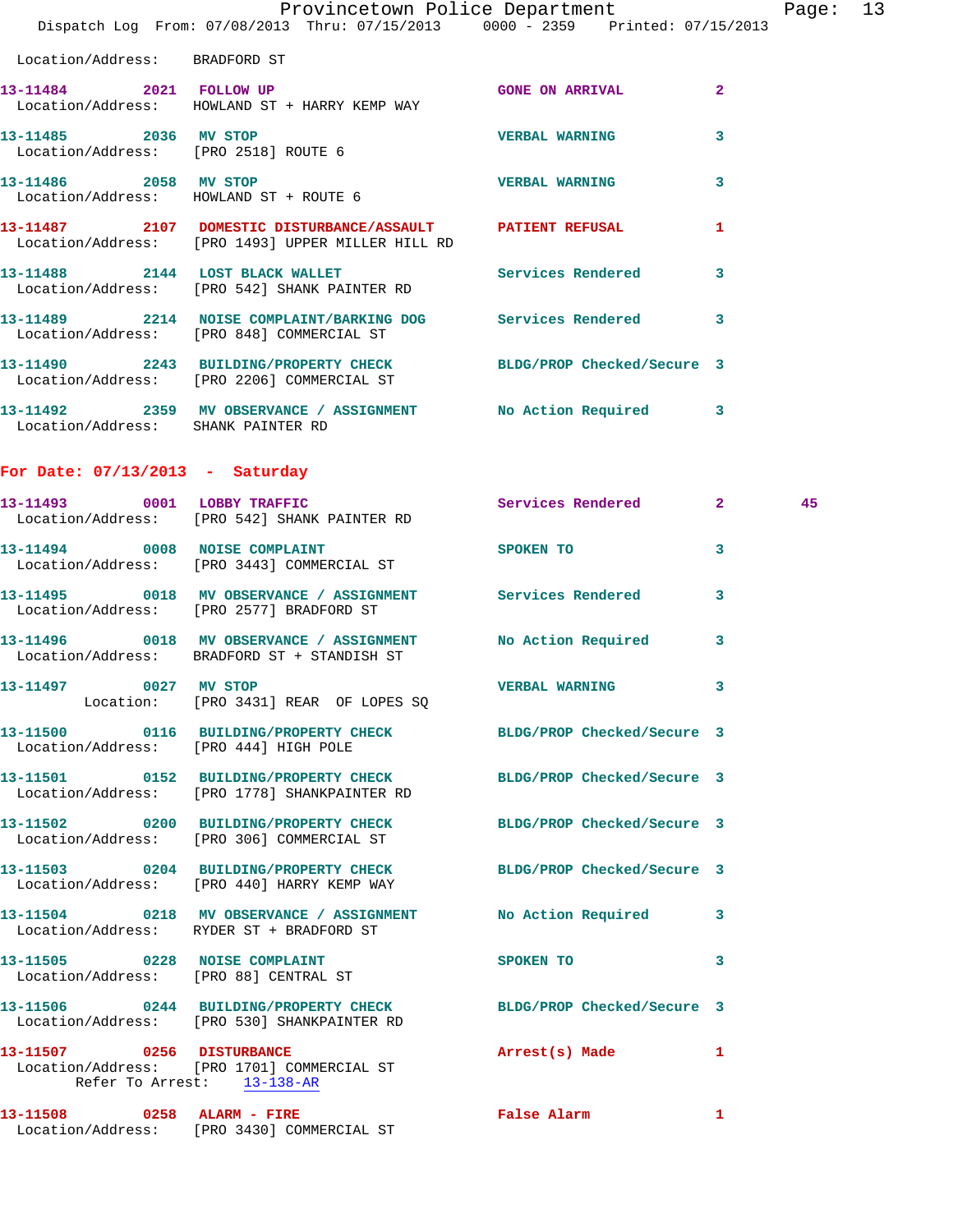| 13-11509 0532 MEDICAL EMERGENCY<br>Location/Address: [PRO 80] CARVER ST |                                                                                                                | Transported to Hospital 1  |                |
|-------------------------------------------------------------------------|----------------------------------------------------------------------------------------------------------------|----------------------------|----------------|
|                                                                         | 13-11510 0751 MV OBSERVANCE / ASSIGNMENT No Action Required 3<br>Location/Address: HOWLAND ST + HARRY KEMP WAY |                            |                |
|                                                                         | 13-11511 0806 BUILDING/PROPERTY CHECK<br>Location/Address: [PRO 2500] COMMERCIAL ST                            | BLDG/PROP Checked/Secure 3 |                |
|                                                                         | 13-11512 0809 PARKING COMPLAINT / GENERAL No Action Required<br>Location/Address: [PRO 16] BRADFORD ST         |                            | 3              |
|                                                                         | 13-11513 0904 FOUND PARAKEET<br>Location/Address: [PRO 542] SHANK PAINTER RD                                   | Services Rendered          | $\overline{2}$ |
| 13-11514 0918 MV STOP                                                   | Location/Address: [PRO 208] COMMERCIAL ST                                                                      | Citation/Warning Issued 3  |                |
| 13-11515 0922 MV VANDALISM                                              | Location/Address: [PRO 2003] FREEMAN ST                                                                        | Services Rendered 2        |                |
|                                                                         | 13-11516 0934 DOT/OUCH/BURNS<br>Location/Address: [PRO 440] HARRY KEMP WAY                                     | Transported to Hospital 1  |                |
| 13-11517 0935 DOT/OUCH/GI                                               | Location/Address: [PRO 440] HARRY KEMP WAY                                                                     | Transported to Hospital 1  |                |
|                                                                         | 13-11518 0938 911 ABANDONED<br>Location/Address: [PRO 440] HARRY KEMP WAY                                      | <b>Services Rendered</b>   | 1              |
|                                                                         | 13-11519 0959 LOST DRIVERS LICENSE<br>Location/Address: [PRO 165] COMMERCIAL ST                                | SPOKEN TO                  | 3              |
|                                                                         | 13-11520 1131 COMPLAINT - STREET PERFORMERS GONE ON ARRIVAL<br>Location/Address: [PRO 105] COMMERCIAL ST       |                            | 3              |
| 13-11521 1150 PARK, WALK & TALK                                         | Location: [PRO 3431] LOPES SQUARE                                                                              | <b>Services Rendered</b>   | $\mathbf{2}$   |
|                                                                         | 13-11524 1210 LOST WALLET<br>Location/Address: [PRO 542] SHANK PAINTER RD                                      | SPOKEN TO                  | 3              |
|                                                                         | 13-11523 1215 FOLLOW UP/MV VANDALISM<br>Location/Address: [PRO 3094] COMMERCIAL ST                             | Services Rendered          | $\overline{a}$ |
| 13-11525 1218 911 MIS-DIAL                                              | Location/Address: [PRO 208] COMMERCIAL ST                                                                      | SPOKEN TO                  | $\mathbf{1}$   |
| 13-11527 1328 FOUND WALLET                                              | Location/Address: [PRO 105] COMMERCIAL ST                                                                      | Services Rendered          | 3              |
|                                                                         | 13-11528 1337 COMPLAINT - STREET PERFORMERS VERBAL WARNING<br>Location/Address: [PRO 105] COMMERCIAL ST        |                            | 3              |
| 13-11529 1339 MV COMPLAINT                                              | Location/Address: [PRO 3296] SHANK PAINTER RD                                                                  | Services Rendered          | $\mathbf{2}$   |
| 13-11530 1437 FOUND WALLET                                              | Location/Address: [PRO 545] SHANK PAINTER RD                                                                   | <b>Services Rendered</b>   | 3              |
| 13-11531 1440 LOST WORK SHIRTS                                          | Location/Address: [PRO 542] SHANK PAINTER RD                                                                   | Services Rendered          | 3              |
| 13-11532 1505 SERVE WARRANT                                             | Location/Address: [PRO 542] SHANK PAINTER RD<br>Refer To Arrest: 13-139-AR                                     | <b>Services Rendered</b>   | 3              |
|                                                                         | 13-11533 1547 BUILDING/PROPERTY CHECK                                                                          | BLDG/PROP Checked/Secure 3 |                |

Location/Address: [PRO 2898] JEROME SMITH RD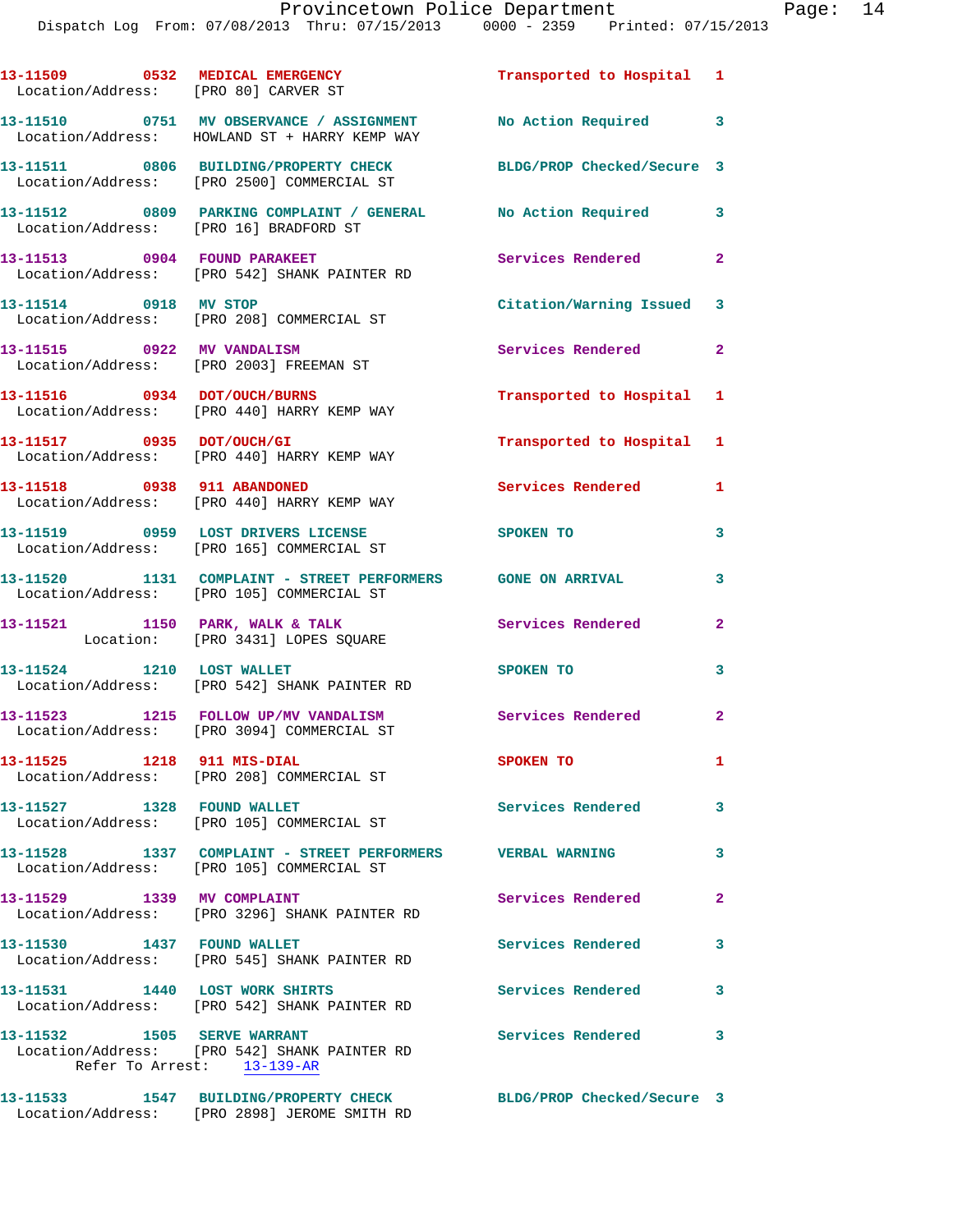|                                                        | Provincetown Police Department<br>Dispatch Log From: 07/08/2013 Thru: 07/15/2013 0000 - 2359 Printed: 07/15/2013     |                            |                |
|--------------------------------------------------------|----------------------------------------------------------------------------------------------------------------------|----------------------------|----------------|
| Location/Address: [PRO 3287] ROUTE 6                   | 13-11534 1606 BUILDING/PROPERTY CHECK BLDG/PROP Checked/Secure 3                                                     |                            |                |
|                                                        | 13-11535 1608 M/V BLOCKING RAMP (GONE ON ARRIVAL<br>Location/Address: [PRO 1953] COMMERCIAL ST                       |                            | 3              |
| 13-11536 1609 ANIMAL CALL<br>Location/Address: ROUTE 6 |                                                                                                                      | <b>GONE ON ARRIVAL</b>     | $\overline{2}$ |
|                                                        | 13-11537 1615 MV OBSERVANCE / ASSIGNMENT Services Rendered<br>Location/Address: [PRO 2521] ROUTE 6 + SNAIL RD        |                            | 3              |
|                                                        | 13-11538    1615    MV    STOP<br>Location/Address: [PRO 3317] CEMETERY RD                                           | <b>No Action Required</b>  | 3              |
| 13-11539 1624 MV STOP                                  | Location/Address: SNAIL RD + COMMERCIAL ST                                                                           | <b>VERBAL WARNING</b>      | 3              |
|                                                        | 13-11540 1643 STOLEN PLATE<br>Location/Address: [PRO 542] SHANK PAINTER RD                                           | Investigated               | $\overline{2}$ |
|                                                        |                                                                                                                      |                            | 1              |
|                                                        | 13-11542 1704 LOST/FOUND PROPERTY<br>Location/Address: [PRO 542] SHANK PAINTER RD                                    | <b>SPOKEN TO</b>           | 3              |
|                                                        | 13-11543 1714 LOST DRIVERS LICENSE<br>Location/Address: [PRO 2832] COMMERCIAL ST                                     | <b>SPOKEN TO</b>           | 3              |
| Location/Address: FRANKLIN ST                          | 13-11544 1721 STOLEN LICENSE PLATE SPOKEN TO                                                                         |                            | $\mathbf{2}$   |
|                                                        | 13-11545 1730 FOUND M/V KEYS ON BREAKWATER Services Rendered<br>Location/Address: [PRO 106] COMMERCIAL ST            |                            | 3              |
|                                                        | 13-11546 1743 DOG FIGHTING<br>Location/Address: [PRO 3287] ROUTE 6                                                   | SPOKEN TO                  | $\overline{2}$ |
|                                                        | 13-11547 1801 FOUND CHASE DEBIT CARD Services Rendered<br>Location/Address: [PRO 542] SHANK PAINTER RD               |                            | 3              |
| Location/Address: [PRO 2539] RYDER ST                  | 13-11548 1809 MEDICAL EMERGENCY                                                                                      | Transported to Hospital 1  |                |
|                                                        | 13-11549 1810 MEDICAL EMERGENCY<br>Location/Address: [PRO 106] COMMERCIAL ST                                         | Transported to Hospital 1  |                |
| Location/Address: [PRO 571] ALDEN ST                   | 13-11550 1814 BUILDING/PROPERTY CHECK BLDG/PROP Checked/Secure 3                                                     |                            |                |
| 13-11551 1819 MV STOP                                  | Location/Address: HARBOUR DR + COMMERCIAL ST                                                                         | <b>VERBAL WARNING</b>      | 3              |
| 13-11552 1910 ASSIST CITIZEN                           | Location/Address: [PRO 1493] UPPER MILLER HILL RD                                                                    | <b>Services Rendered</b>   | 3              |
| 13-11553 1924 ALARM - FIRE                             | Location/Address: [PRO 719] BRADFORD ST                                                                              | False Alarm                | 1              |
| 13-11554 1932 FOUND DOG                                | Location/Address: [PRO 542] SHANK PAINTER RD                                                                         | Services Rendered          | $\overline{2}$ |
|                                                        | 13-11555 2005 MV OBSERVANCE / ASSIGNMENT Services Rendered<br>Location/Address: SHANK PAINTER RD + CAPTAIN BERTIE RD |                            | 3              |
|                                                        | 13-11556 2005 MV OBSERVANCE / ASSIGNMENT Services Rendered<br>Location/Address: STANDISH ST + BRADFORD ST            |                            | 3              |
|                                                        | 13-11557 2006 BUILDING/PROPERTY CHECK                                                                                | BLD/PROP CHECKED UNSECUR 3 |                |

Location/Address: STANDISH ST + BRADFORD ST

Page: 15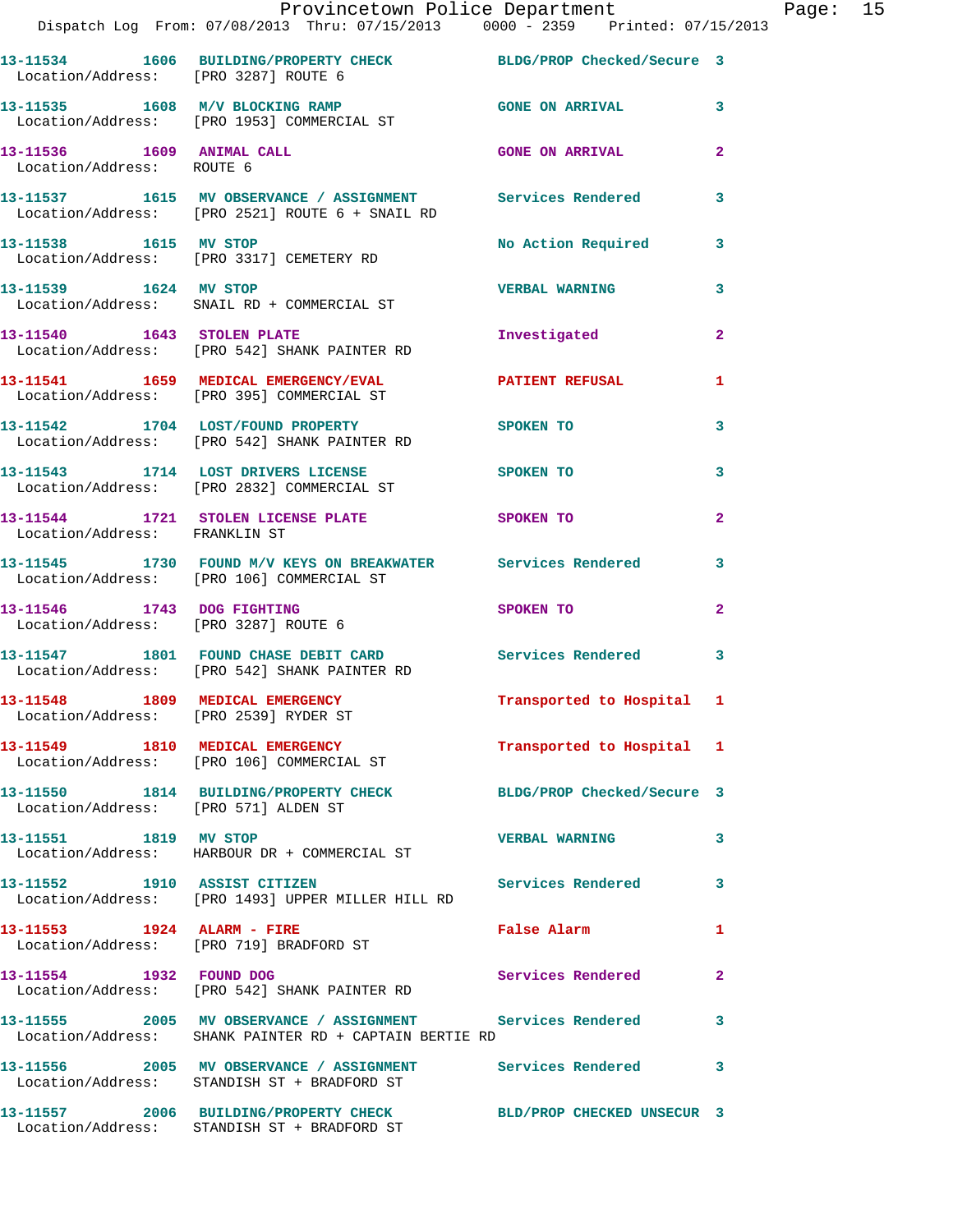|                                                             | 13-11558 2008 MV OBSERVANCE / ASSIGNMENT Services Rendered 3<br>Location/Address: BRADFORD ST + STANDISH ST |                            |                |
|-------------------------------------------------------------|-------------------------------------------------------------------------------------------------------------|----------------------------|----------------|
| 13-11559 2009 MV COMPLAINT<br>Location/Address: BRADFORD ST |                                                                                                             | Unfounded                  | $\overline{2}$ |
| 13-11560 2018 MV STOP                                       | Location/Address: BRADFORD ST + HIGH POLE HILL                                                              | <b>VERBAL WARNING</b>      | 3              |
|                                                             | 13-11561 2025 BY-LAW VIOLATION<br>Location/Address: [PRO 2704] COMMERCIAL ST                                | <b>VERBAL WARNING</b>      | $\overline{a}$ |
| 13-11562 2031 MV STOP<br>Location/Address: SHANK PAINTER RD |                                                                                                             | <b>VERBAL WARNING</b>      | 3              |
| Location/Address: [PRO 444] HIGH POLE                       | 13-11564 2102 BUILDING/PROPERTY CHECK                                                                       | BLDG/PROP Checked/Secure 3 |                |
| Location/Address: [PRO 3287] ROUTE 6                        | 13-11565 2105 BUILDING/PROPERTY CHECK                                                                       | BLDG/PROP Checked/Secure 3 |                |
| 13-11566 2108 LOOSE DOG<br>Location/Address: SCHOOL ST      |                                                                                                             | Unfounded                  | $\mathbf{2}$   |
| 13-11569 2126 MV STOP                                       | Location/Address: [PRO 542] SHANK PAINTER RD                                                                | VERBAL WARNING 3           |                |
|                                                             | 13-11570 2129 BUILDING/PROPERTY CHECK<br>Location/Address: [PRO 175] COMMERCIAL ST                          | BLDG/PROP Checked/Secure 3 |                |
|                                                             |                                                                                                             | BLD/PROP CHECKED UNSECUR 3 |                |
|                                                             | 13-11572 2141 MEDICAL EMERGENCY<br>Location/Address: [PRO 3296] SHANK PAINTER RD                            | Transported to Hospital 1  |                |
| 13-11573 2153 MV STOP                                       | Location/Address: BRADFORD ST + PRISCILLA ALDEN RD                                                          | <b>VERBAL WARNING</b>      | 3              |
| 13-11574 2156 NOISE COMPLAINT                               | Location/Address: [PRO 3093] OLD ANN PAGE WAY                                                               | <b>SPOKEN TO</b>           | 3              |
|                                                             | 13-11575 2206 MEDICAL EMERGENCY<br>Location/Address: [PRO 208] COMMERCIAL ST                                | Transported to Hospital 1  |                |
| Location/Address: [PRO 571] ALDEN ST                        | 13-11576 2229 BUILDING/PROPERTY CHECK                                                                       | BLDG/PROP Checked/Secure 3 |                |
| 13-11577 2254 EVALUATION                                    | Location: [PRO 3431] LOPES SQUARE                                                                           | Services Rendered 1        |                |
|                                                             | 13-11578 2339 BUILDING/PROPERTY CHECK<br>Location/Address: [PRO 306] COMMERCIAL ST                          | BLD/PROP CHECKED UNSECUR 3 |                |
|                                                             | 13-11579 2344 BUILDING/PROPERTY CHECK<br>Location/Address: [PRO 444] HIGH POLE HILL                         | BLDG/PROP Checked/Secure 3 |                |
| 13-11580 2345 FOLLOW UP                                     | Location/Address: HARRY KEMP WAY + HOWLAND ST                                                               | Services Rendered          | $\mathbf{2}$   |
|                                                             | 13-11581 2352 MV OBSERVANCE / ASSIGNMENT Services Rendered<br>Location/Address: RYDER ST + BRADFORD ST      |                            | 3              |
|                                                             | 13-11582 2353 ASSIST AGENCY / MUTUAL AID Services Rendered<br>Location/Address: [PRO 542] SHANK PAINTER RD  |                            | 3              |
| 13-11583 2357 MV STOP                                       | Location/Address: [PRO 43] BRADFORD ST                                                                      | <b>VERBAL WARNING</b>      | 3              |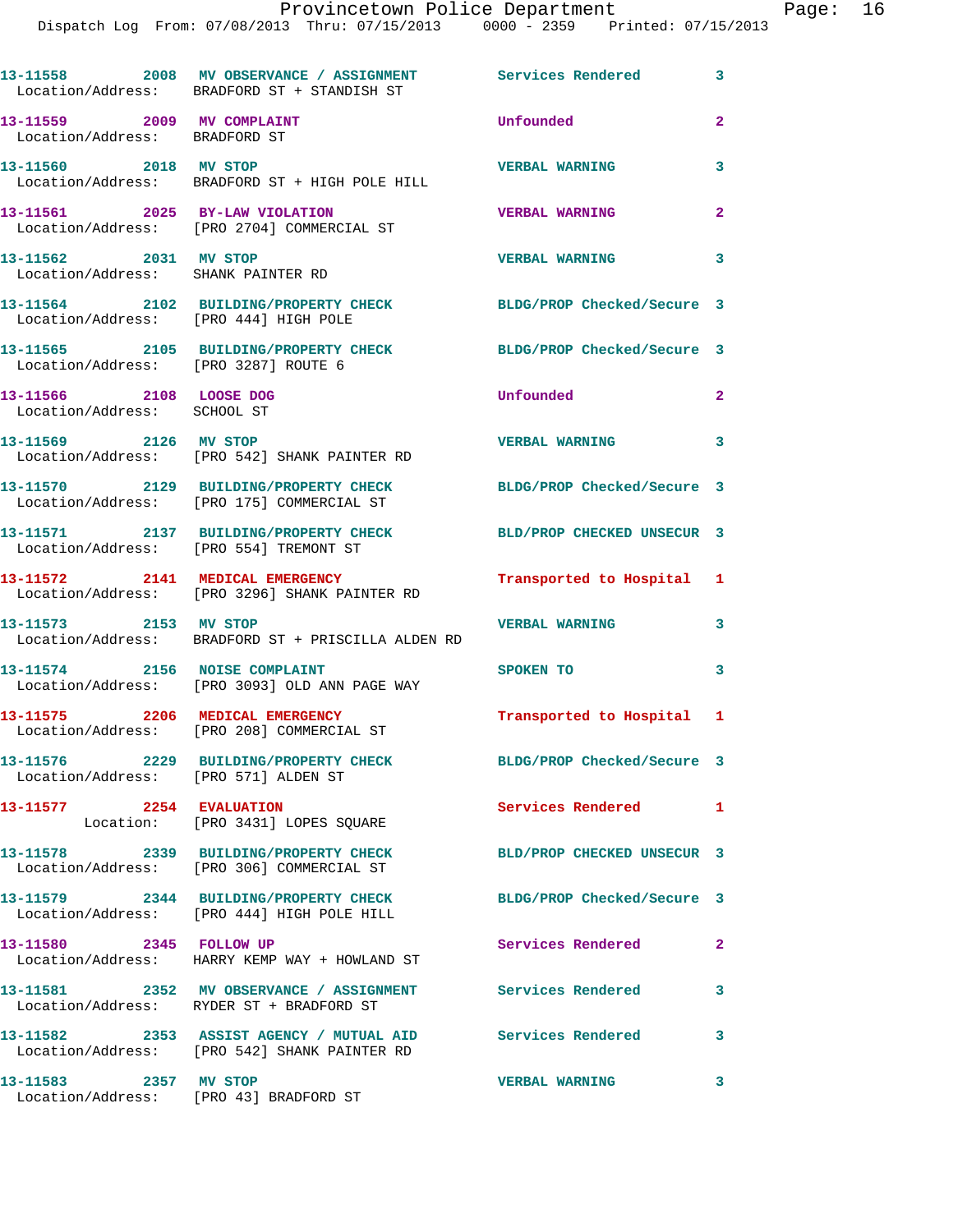|                                                     | Provincetown Police Department The Rage: 17<br>Dispatch Log From: 07/08/2013 Thru: 07/15/2013 0000 - 2359 Printed: 07/15/2013          |                         |              |    |  |
|-----------------------------------------------------|----------------------------------------------------------------------------------------------------------------------------------------|-------------------------|--------------|----|--|
| For Date: $07/14/2013$ - Sunday                     |                                                                                                                                        |                         |              |    |  |
|                                                     | 13-11584 0009 MV STOP<br>Location/Address: [PRO 3004] BRADFORD ST                                                                      | <b>VERBAL WARNING 3</b> |              |    |  |
| 13-11585 0013 MV STOP                               | Location/Address: RYDER ST EXT                                                                                                         | <b>VERBAL WARNING 3</b> |              |    |  |
|                                                     | 13-11586 0018 BUILDING/PROPERTY CHECK BLDG/PROP Checked/Secure 3<br>Location/Address: [PRO 3259] MACMILLAN                             |                         |              |    |  |
|                                                     | 13-11588 0041 MV OBSERVANCE / ASSIGNMENT Services Rendered 3<br>Location/Address: BRADFORD ST + RYDER ST                               |                         |              |    |  |
| 13-11589 0048 MV STOP<br>Location/Address: ALDEN ST |                                                                                                                                        | <b>VERBAL WARNING</b>   | $\mathbf{3}$ |    |  |
|                                                     |                                                                                                                                        |                         | $\mathbf{1}$ |    |  |
| 13-11590 0052 MV STOP<br>Location/Address: RYDER ST |                                                                                                                                        | <b>VERBAL WARNING</b>   | $\mathbf{3}$ |    |  |
|                                                     | 13-11594 0113 MV STOP<br>Location: [PRO 3431] LOPES SQUARE                                                                             | <b>VERBAL WARNING</b>   | 3            |    |  |
|                                                     | 13-11595 0126 PARK, WALK & TALK 3 Services Rendered 2<br>Location/Address: [PRO 165] COMMERCIAL ST                                     |                         |              |    |  |
| Location/Address: COMMERCIAL ST                     | 13-11596 0132 FIRE, OTHER Extinguished                                                                                                 |                         | $\mathbf{1}$ |    |  |
| 13-11597 0139 MV STOP                               | Location/Address: [PRO 2513] ROUTE 6                                                                                                   | <b>VERBAL WARNING 3</b> |              |    |  |
|                                                     | 13-11598 0159 BUILDING/PROPERTY CHECK BLDG/PROP Checked/Secure 3<br>Location/Address: [PRO 1646] WINSLOW ST                            |                         |              |    |  |
| 13-11599 0206 MV STOP                               | Location/Address: [PRO 2521] ROUTE 6                                                                                                   | <b>VERBAL WARNING 3</b> |              |    |  |
|                                                     | 13-11600 0217 BUILDING/PROPERTY CHECK BLD/PROP CHECKED UNSECUR 3<br>Location/Address: [PRO 1638] COMMERCIAL ST                         |                         |              |    |  |
|                                                     | 13-11601 0219 FOUND BLACK WALLET                       Services Rendered         3<br>Location/Address:     [PRO 542] SHANK PAINTER RD |                         |              |    |  |
|                                                     | 13-11602 0226 BUILDING/PROPERTY CHECK BLDG/PROP Checked/Secure 3<br>Location/Address: [PRO 519] RACE POINT RD                          |                         |              |    |  |
|                                                     | 13-11603 0234 NOISE COMPLAINT<br>Location/Address: [PRO 579] WINTHROP ST                                                               | SPOKEN TO               | $\mathbf{3}$ |    |  |
|                                                     | 13-11604 0322 LOBBY TRAFFIC<br>Location/Address: [PRO 542] SHANK PAINTER RD                                                            | No Action Required 2    |              | 24 |  |
| 13-11605 0414 B & E BURGLARY                        | Location/Address: [PRO 53] BRADFORD ST                                                                                                 | FOLLOW UP               | $\mathbf{2}$ |    |  |
| Location/Address: [PRO 3259] MACMILLAN              | 13-11606 0534 BUILDING/PROPERTY CHECK BLDG/PROP Checked/Secure 3                                                                       |                         |              |    |  |
|                                                     | 13-11607 0542 BOAT/HARBORMASTER<br>Location/Address: [PRO 3259] MACMILLAN WHARF                                                        | Services Rendered 2     |              |    |  |
|                                                     | 13-11608 0613 MV OBSERVANCE / ASSIGNMENT No Action Required 3<br>Location/Address: [PRO 3260] BRADFORD ST EXT                          |                         |              |    |  |
|                                                     | 13-11609       0807  NOISE/CONSTRUCTION            Unfounded           3                                                               |                         |              |    |  |

Location/Address: [PRO 3189] MEADOW RD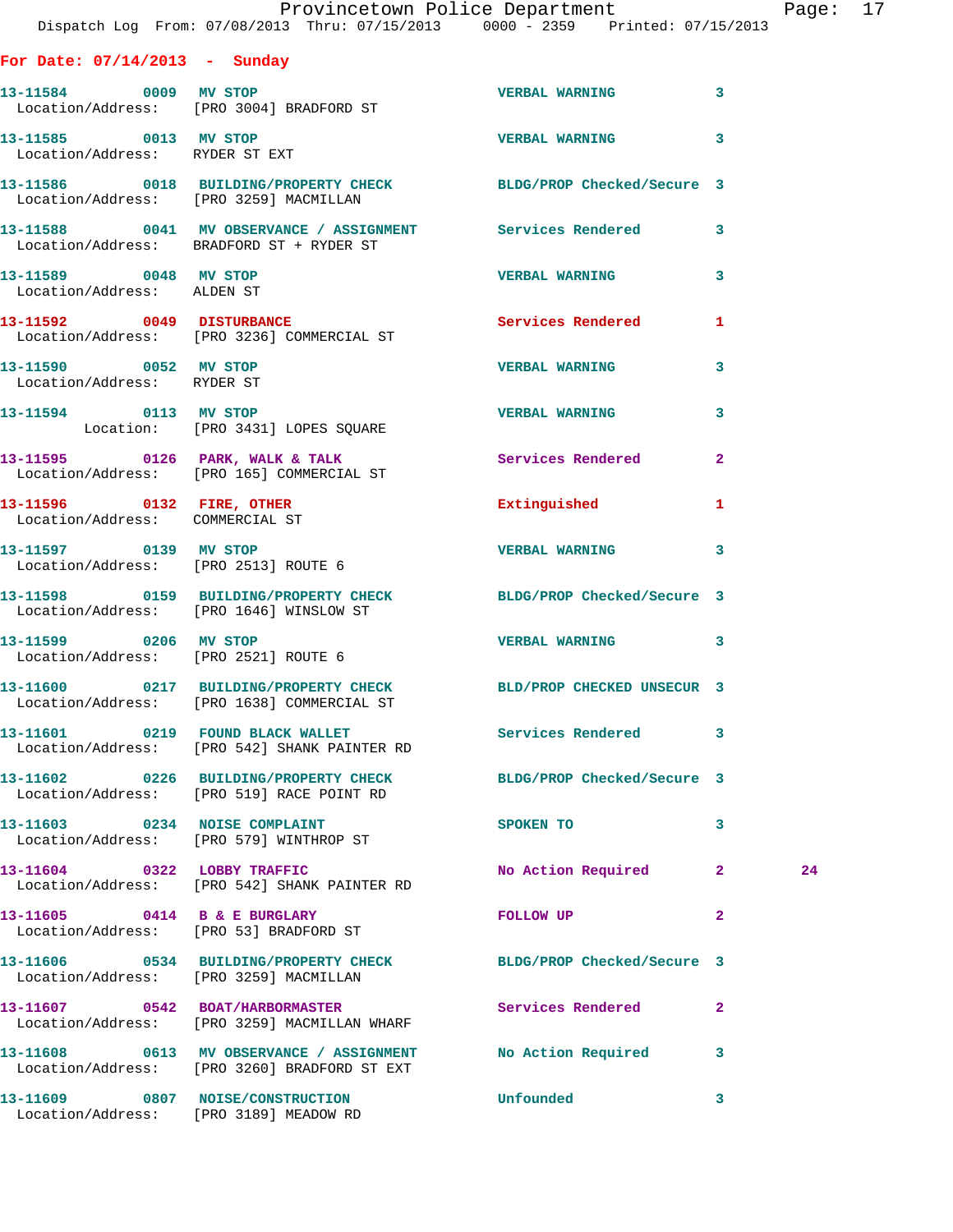|                                                    | Provincetown Police Department<br>Dispatch Log From: 07/08/2013 Thru: 07/15/2013 0000 - 2359 Printed: 07/15/2013 |                            |              | Page: 18 |  |
|----------------------------------------------------|------------------------------------------------------------------------------------------------------------------|----------------------------|--------------|----------|--|
|                                                    | 13-11610 0925 LOOSE BEAGLE 3 Services Rendered 2<br>Location/Address: BREWSTER ST + BRADFORD ST                  |                            |              |          |  |
|                                                    | 13-11611 0927 TTY TEST CALL<br>Location/Address: [PRO 542] SHANK PAINTER RD                                      | Services Rendered 1        |              |          |  |
|                                                    |                                                                                                                  | <b>VERBAL WARNING</b>      | 3            |          |  |
|                                                    | 13-11614 0951 RESCUE/FIRST AID<br>Location/Address: CARVER ST + COMMERCIAL ST                                    | Services Rendered 1        |              |          |  |
|                                                    | 13-11615 1109 PARK, WALK & TALK (2008) Services Rendered 2<br>Location/Address: [PRO 165] COMMERCIAL ST          |                            |              |          |  |
|                                                    | 13-11616 1112 FOUND LICENSE<br>Location/Address: [PRO 2520] PRINCE ST                                            | <b>Services Rendered</b>   | 3            |          |  |
|                                                    | 13-11617 1115 SHOPLIFTING<br>Location/Address: [PRO 230] COMMERCIAL ST                                           | Services Rendered 3        |              |          |  |
|                                                    | 13-11618 1125 FOUND ONTARIO LICENSE Services Rendered<br>Location/Address: [PRO 2520] PRINCE ST                  |                            | 3            |          |  |
|                                                    | 13-11619 1237 MV ACCIDENT/MINOR Services Rendered 1<br>Location/Address: BRADFORD ST + COMMERCIAL ST             |                            |              |          |  |
| 13-11620 1249 MV STOP<br>Location/Address: ROUTE 6 |                                                                                                                  | <b>VERBAL WARNING</b>      | 3            |          |  |
|                                                    | 13-11621 1313 BUILDING/PROPERTY CHECK BLDG/PROP Checked/Secure 3<br>Location/Address: [PRO 2898] JEROME SMITH RD |                            |              |          |  |
|                                                    | 13-11622 1337 ALARM - GENERAL<br>Location/Address: [PRO 2105] STANDISH ST                                        | Unfounded                  | $\mathbf{1}$ |          |  |
|                                                    | 13-11623 1341 LOST GREEN WALLET<br>Location: [PRO 3431] LOPES SQUARE                                             | <b>SPOKEN TO</b>           | 3            |          |  |
|                                                    | 13-11624 1343 MENTAL HEALTH CHECK Unfounded<br>Location/Address: [PRO 2391] BRADFORD ST                          |                            | $\mathbf{1}$ |          |  |
| 13-11625 1404 911 MISDIAL                          | Location/Address: [PRO 3351] HARRY KEMP WAY                                                                      | <b>SPOKEN TO</b>           |              |          |  |
|                                                    | 13-11626 1448 MV COMPLAINT<br>Location/Address: [PRO 204] COMMERCIAL ST                                          | Services Rendered          | $\mathbf{2}$ |          |  |
|                                                    | 13-11627 1507 MEDICAL EMERGENCY<br>Location/Address: [PRO 2543] MACMILLAN WHARF                                  | Transported to Hospital 1  |              |          |  |
|                                                    | 13-11628 1509 LOST IPHONE<br>Location/Address: [PRO 285] COMMERCIAL ST                                           | Services Rendered          | 3            |          |  |
|                                                    | 13-11629 1548 MEDICAL EMERGENCY<br>Location/Address: [PRO 3222] ALDEN ST                                         | Transported to Hospital 1  |              |          |  |
|                                                    | 13-11630 1627 BUILDING/PROPERTY CHECK<br>Location/Address: [PRO 3317] CEMETERY RD                                | BLDG/PROP Checked/Secure 3 |              |          |  |
|                                                    | 13-11633 1649 LOST PHONE/LUNCHBOX<br>Location/Address: [PRO 542] SHANK PAINTER RD                                | Services Rendered 3        |              |          |  |
|                                                    | 13-11634 1657 MV STOP<br>Location/Address: [PRO 536] SHANK PAINTER RD                                            | <b>VERBAL WARNING</b>      | 3            |          |  |
| Location/Address: [PRO 3287] ROUTE 6               | 13-11635 1658 BUILDING/PROPERTY CHECK BLDG/PROP Checked/Secure 3                                                 |                            |              |          |  |
|                                                    |                                                                                                                  |                            |              |          |  |

Location/Address: [PRO 1265] COMMERCIAL ST

**13-11636 1700 HEAT STROKE PATIENT REFUSAL 1**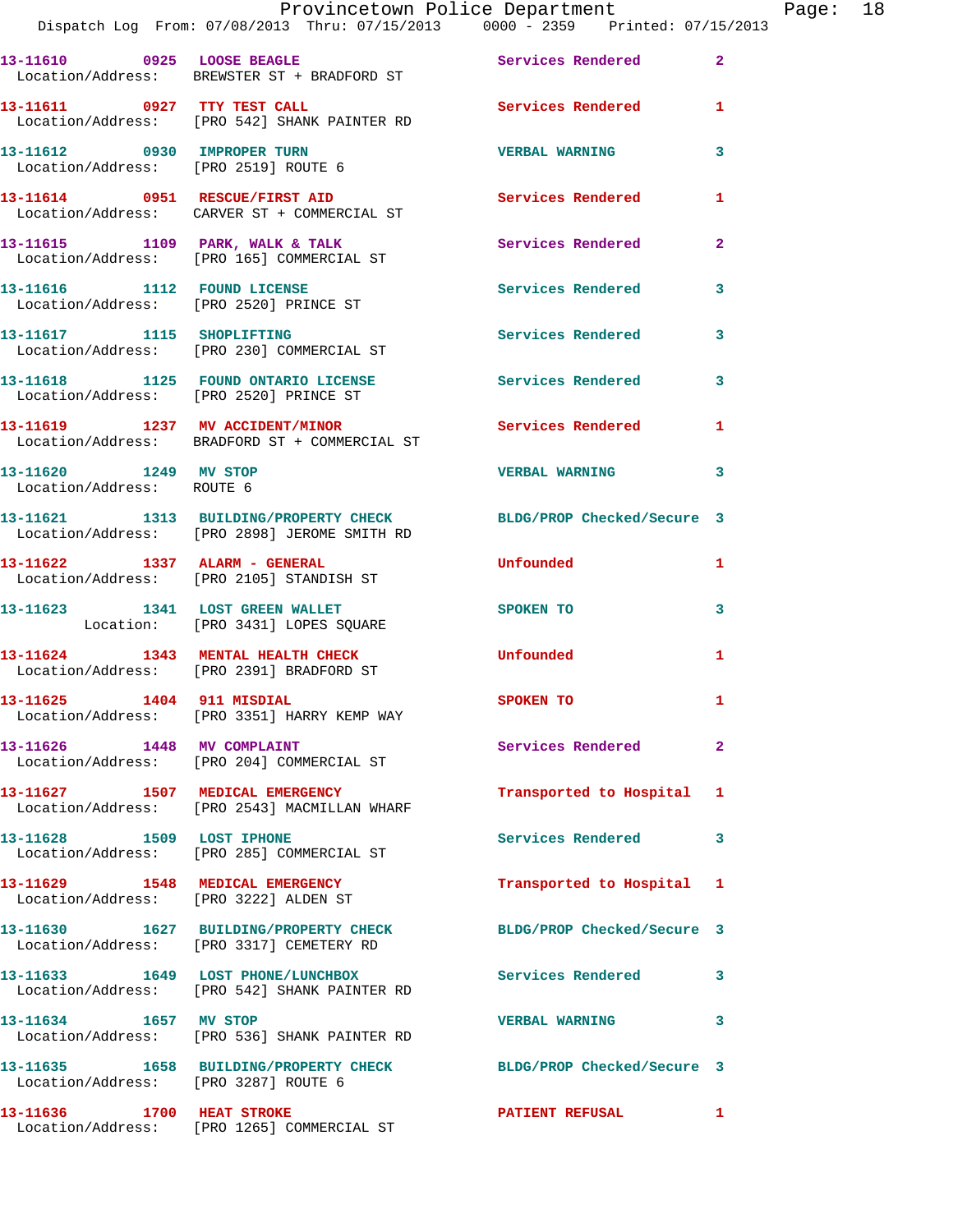|                                                                | 13-11637 1709 DISTURBANCE ON BOAT<br>Location/Address: [PRO 2394] GARFIELD ST                               | SPOKEN TO                  | $\mathbf{1}$            |
|----------------------------------------------------------------|-------------------------------------------------------------------------------------------------------------|----------------------------|-------------------------|
| 13-11639 1812 FOUND SINGLE KEY<br>Location/Address: WINSLOW ST |                                                                                                             | No Action Required         | 3                       |
|                                                                | 13-11640 1837 LOST ETCHED GLASS<br>Location/Address: [PRO 542] SHANK PAINTER RD                             | <b>Services Rendered</b>   | 3                       |
|                                                                | 13-11641 1921 BUILDING/PROPERTY CHECK<br>Location/Address: [PRO 2490] PROVINCELANDS RD                      | <b>Services Rendered</b>   | 3                       |
| 13-11642 1957 MV STOP<br>Location/Address: COURT ST            |                                                                                                             | <b>VERBAL WARNING</b>      | 3                       |
| Location/Address: [PRO 1646] WINSLOW ST                        | 13-11643 2004 BUILDING/PROPERTY CHECK                                                                       | BLDG/PROP Checked/Secure 3 |                         |
|                                                                | 13-11644 2006 DISORDERLY<br>Location/Address: [PRO 1221] PROVINCELANDS RD                                   | Services Rendered          | $\overline{2}$          |
| 13-11645 2014 HAZARDS                                          | Location/Address: [PRO 539] SHANK PAINTER RD                                                                | Removed Hazard             | $\overline{2}$          |
|                                                                | 13-11646 2026 MV OBSERVANCE / ASSIGNMENT<br>Location/Address: [PRO 3300] SHANKPAINTER RD                    | Services Rendered          | 3                       |
|                                                                | 13-11647 2045 PROPERTY CHECK REQUEST Services Rendered<br>Location/Address: [PRO 1213] FREEMAN ST           |                            | 3                       |
|                                                                | 13-11648 2047 FOUND COCKER SPANIEL/RETURNED Services Rendered<br>Location/Address: [PRO 3771] COMMERCIAL ST |                            | $\mathbf{2}$            |
| 13-11649 2051 DISTURBANCE<br>Location/Address: COMMERCIAL ST   |                                                                                                             | Services Rendered          | 1                       |
| Location/Address: [PRO 16] BRADFORD ST                         | 13-11650 2108 BUILDING/PROPERTY CHECK                                                                       | BLDG/PROP Checked/Secure 3 |                         |
|                                                                | 13-11651 2119 COYOTES VS FIRE PIT<br>Location/Address: [PRO 2490] PROVINCELANDS RD                          | <b>Services Rendered</b>   | 3                       |
| Location/Address: [TRU] PILGRIM LAKE                           | 13-11652 2133 ASSIST AGENCY / COYOTE VS M/V No Action Required 3                                            |                            |                         |
| 13-11653 2138 DISTURBANCE                                      | Location/Address: [PRO 2849] COMMERCIAL ST                                                                  | Could Not Locate           | $\mathbf{1}$            |
| 13-11654 2155 MV STOP                                          | Location/Address: BRADFORD ST + STANDISH ST                                                                 | <b>VERBAL WARNING</b>      | 3                       |
| 13-11655 2238 MEDICAL EMERGENCY                                | Location/Address: [PRO 2977] COMMERCIAL ST                                                                  | <b>PATIENT REFUSAL</b>     | $\mathbf{1}$            |
| 13-11656 2252 911 GENERAL                                      | Location/Address: [PRO 3410] COMMERCIAL ST                                                                  | Services Rendered          | 1                       |
|                                                                | 13-11657 2258 BUILDING/PROPERTY CHECK<br>Location/Address: [PRO 530] SHANKPAINTER RD                        | BLDG/PROP Checked/Secure 3 |                         |
| 13-11658 2308 TRESPASS                                         | Location/Address: [PRO 1742] CONWELL ST                                                                     | <b>GONE ON ARRIVAL</b>     | 2                       |
|                                                                | 13-11660 2321 BUILDING/PROPERTY CHECK<br>Location/Address: [PRO 1778] SHANKPAINTER RD                       | BLDG/PROP Checked/Secure 3 |                         |
|                                                                | Location/Address: RYDER ST + BRADFORD ST                                                                    |                            | 3                       |
| 13-11662 2330 MV STOP                                          |                                                                                                             | <b>VERBAL WARNING</b>      | $\overline{\mathbf{3}}$ |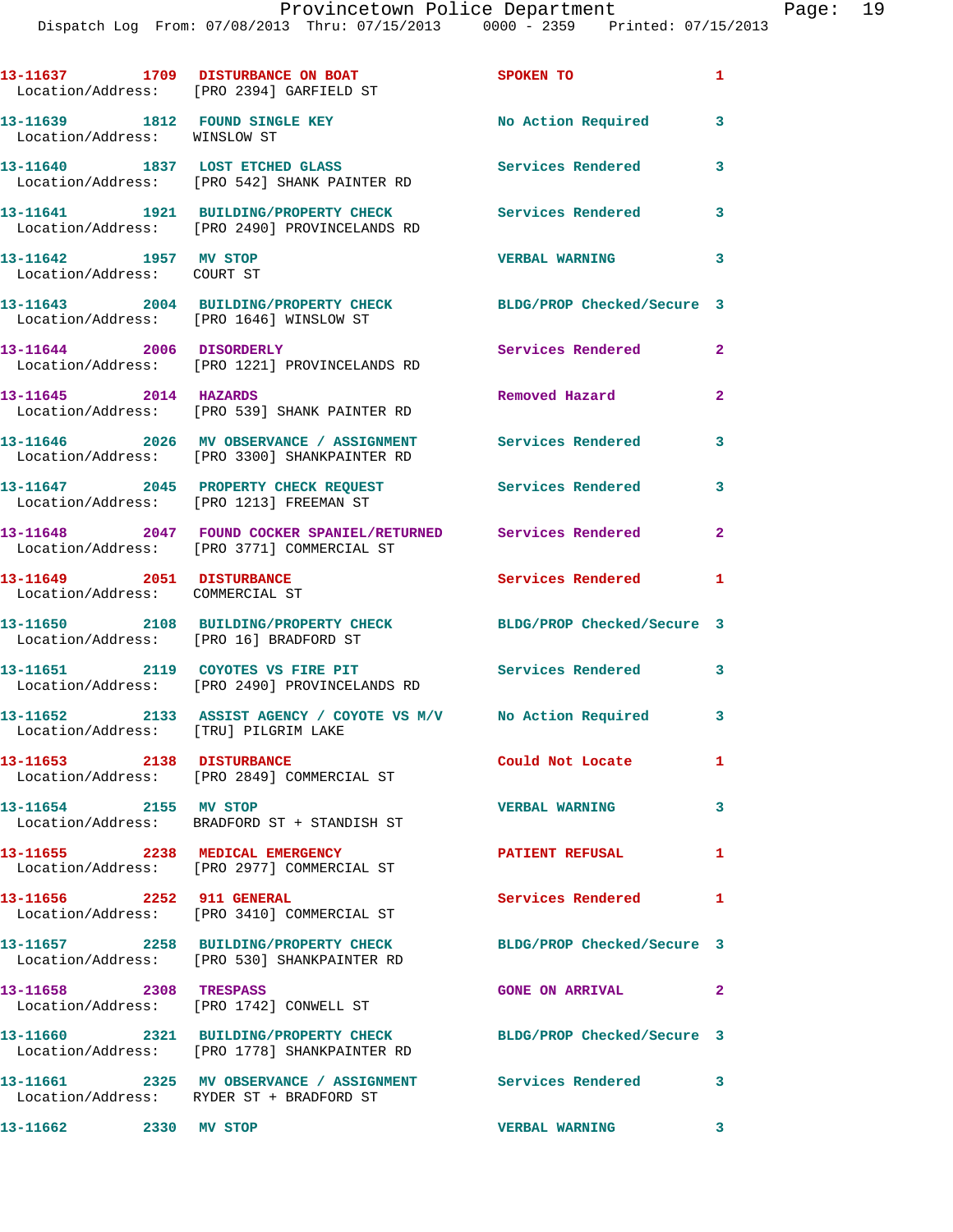|                                                                | Provincetown Police Department The Rage: 20<br>Dispatch Log From: 07/08/2013 Thru: 07/15/2013 0000 - 2359 Printed: 07/15/2013 |                            |              |  |
|----------------------------------------------------------------|-------------------------------------------------------------------------------------------------------------------------------|----------------------------|--------------|--|
| Location/Address: COTTAGE ST                                   |                                                                                                                               |                            |              |  |
|                                                                | 13-11663 2338 BUILDING/PROPERTY CHECK BLDG/PROP Checked/Secure 3<br>Location/Address: [PRO 526] RYDER ST EXT                  |                            |              |  |
| 13-11664 2343 MV STOP                                          | Location/Address: HARRY KEMP WAY + HOWLAND ST                                                                                 | VERBAL WARNING 3           |              |  |
| 13-11665 2351 MV STOP<br>Location/Address: ROUTE 6             |                                                                                                                               | No Action Required 3       |              |  |
| For Date: 07/15/2013 - Monday                                  |                                                                                                                               |                            |              |  |
|                                                                | 13-11666 0017 BAR CHECK<br>Location/Address: [PRO 146] COMMERCIAL ST                                                          | No Action Required 2       |              |  |
| 13-11668 0038 BAR CHECK                                        | Location/Address: [PRO 208] COMMERCIAL ST                                                                                     | No Action Required         | $\mathbf{2}$ |  |
|                                                                | 13-11669 0046 BAR CHECK<br>Location/Address: [PRO 484] MASONIC PL                                                             | No Action Required         | $\mathbf{2}$ |  |
|                                                                | 13-11671 0100 MV OBSERVANCE / ASSIGNMENT Services Rendered 3<br>Location/Address: BRADFORD ST + RYDER ST                      |                            |              |  |
| 13-11672 0105 MV STOP                                          | Location/Address: HIGH POLE HL + BRADFORD ST                                                                                  | VERBAL WARNING 3           |              |  |
|                                                                | 13-11673 0105 TRAFFIC CONTROL<br>Location/Address: CARVER ST + COMMERCIAL ST                                                  | No Action Required 3       |              |  |
|                                                                | 13-11674 0109 BUILDING/PROPERTY CHECK BLDG/PROP Checked/Secure 3<br>Location/Address: [PRO 105] COMMERCIAL ST                 |                            |              |  |
| 13-11675 0120 MV STOP<br>Location/Address: [PRO 512] PRINCE ST |                                                                                                                               | Citation/Warning Issued 3  |              |  |
| 13-11676 0156 COMPLAINT                                        | Location/Address: [PRO 2500] COMMERCIAL ST                                                                                    | Peace Restored 3           |              |  |
| Location/Address: [PRO 16] BRADFORD ST                         | 13-11677 0210 BUILDING/PROPERTY CHECK                                                                                         | BLDG/PROP Checked/Secure 3 |              |  |
|                                                                | 13-11678 0214 BUILDING/PROPERTY CHECK BLDG/PROP Checked/Secure 3<br>Location/Address: [PRO 182] COMMERCIAL ST                 |                            |              |  |
|                                                                | 13-11679 0216 BUILDING/PROPERTY CHECK BLDG/PROP Checked/Secure 3<br>Location/Address: [PRO 3259] MACMILLAN WHARF              |                            |              |  |
|                                                                | 13-11680 0220 COMPLAINT<br>Location/Address: [PRO 395] COMMERCIAL ST                                                          | Services Rendered 3        |              |  |
|                                                                | 13-11681 0223 BY-LAW VIOLATION<br>Location/Address: [PRO 433] RYDER ST EXT                                                    | SPOKEN TO                  | $\mathbf{2}$ |  |
|                                                                | 13-11683 0326 COMPLAINT<br>Location/Address: [PRO 388] COMMERCIAL ST                                                          | Services Rendered 3        |              |  |
|                                                                | 13-11684 0339 BUILDING/PROPERTY CHECK BLD/PROP CHECKED UNSECUR 3<br>Location/Address: [PRO 440] HARRY KEMP WAY                |                            |              |  |
|                                                                | 13-11685 0400 BUILDING/PROPERTY CHECK BLDG/PROP Checked/Secure 3<br>Location/Address: [PRO 545] SHANK PAINTER RD              |                            |              |  |
| Location/Address: [PRO 3287] ROUTE 6                           | 13-11686 0503 BUILDING/PROPERTY CHECK BLDG/PROP Checked/Secure 3                                                              |                            |              |  |
|                                                                | 13-11687 0504 LOBBY TRAFFIC<br>Location/Address: [PRO 542] SHANK PAINTER RD                                                   | Services Rendered 2        |              |  |